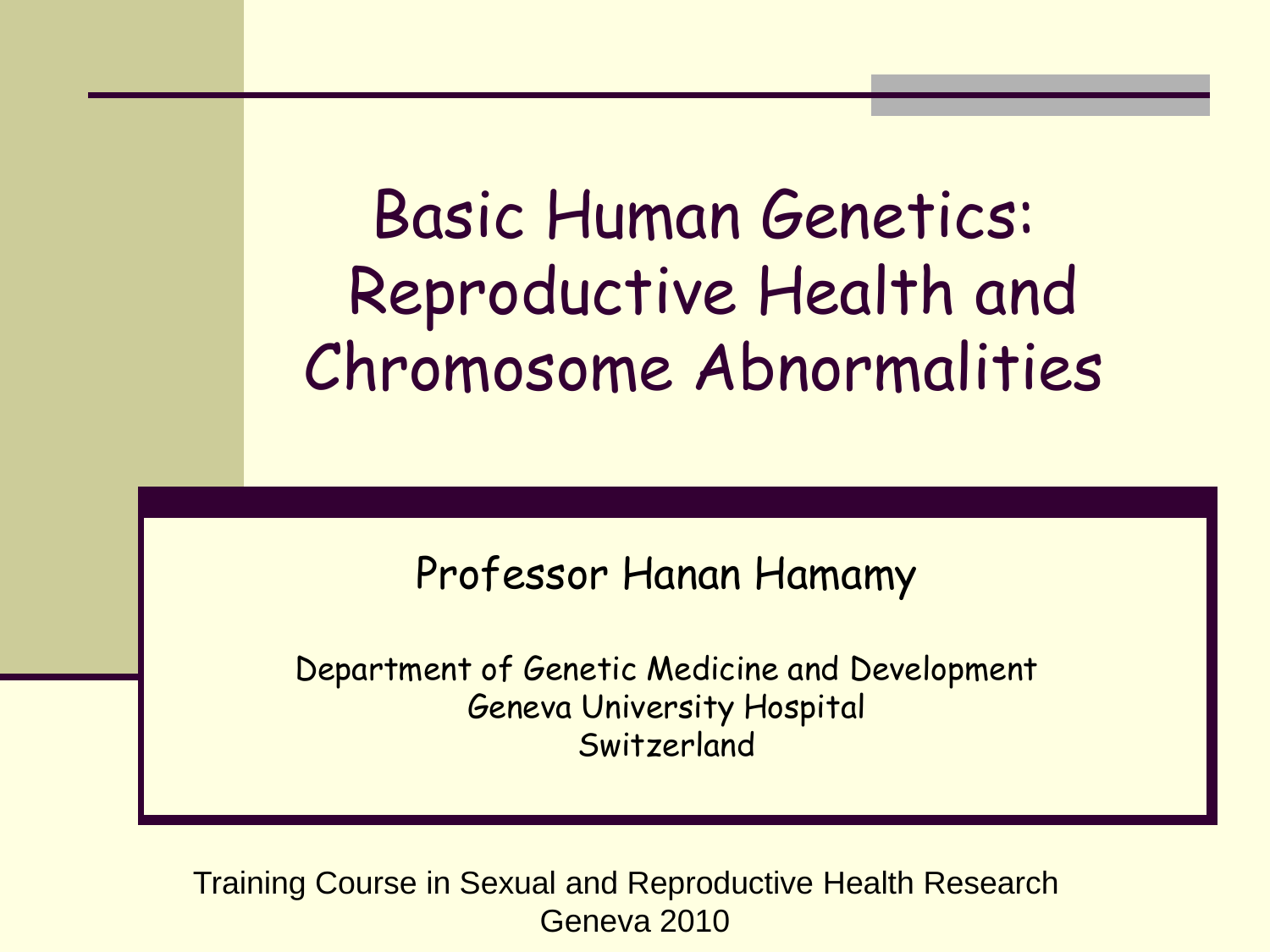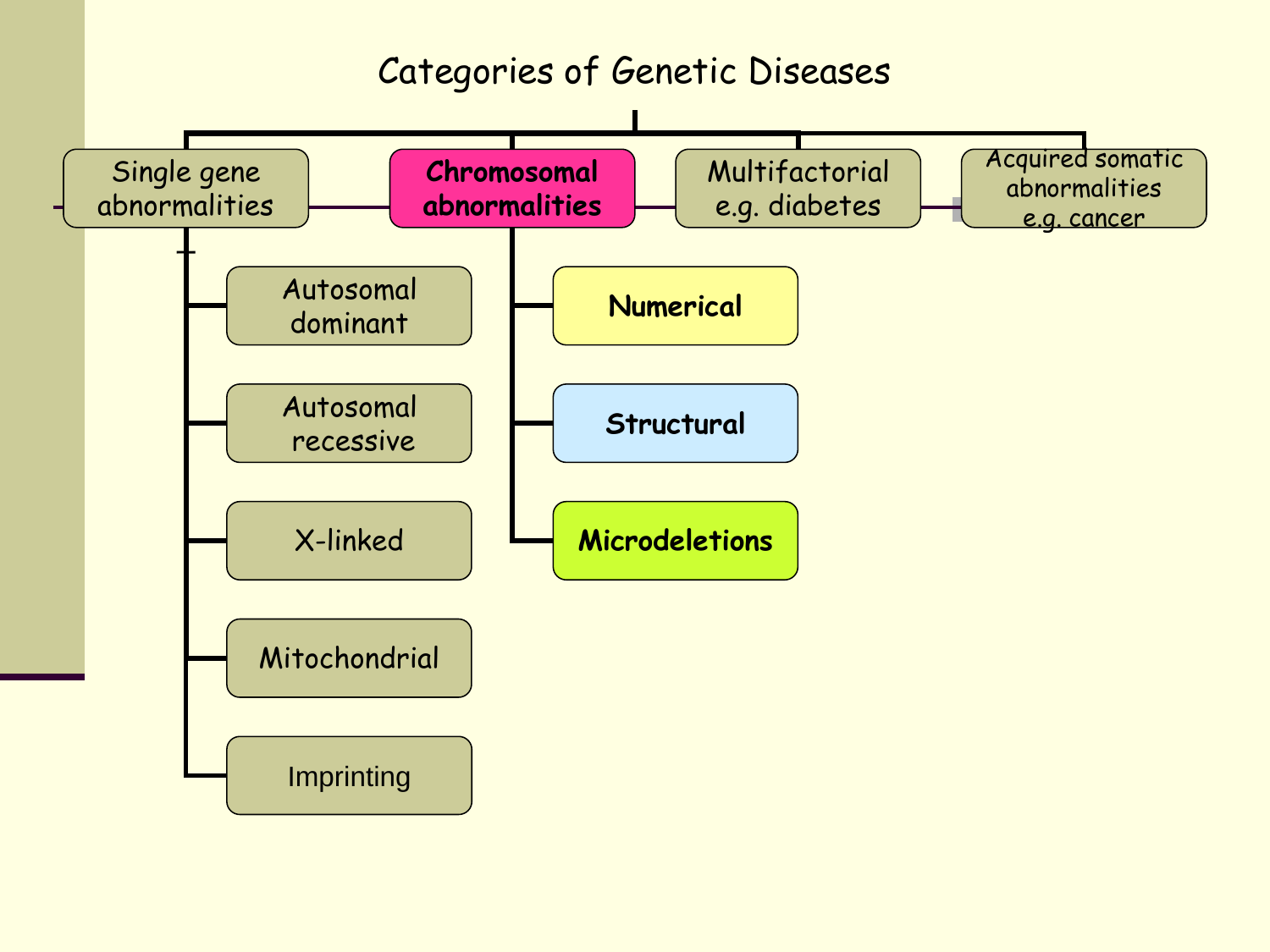## Types of Chromosome Abnormalities

#### Numerical:

- Trisomy
- **Monosomy**
- Mosaicism
- Triploidy
- Structural:
- Translocation
- Deletion
- Inversion

Microdeletions and microinsertions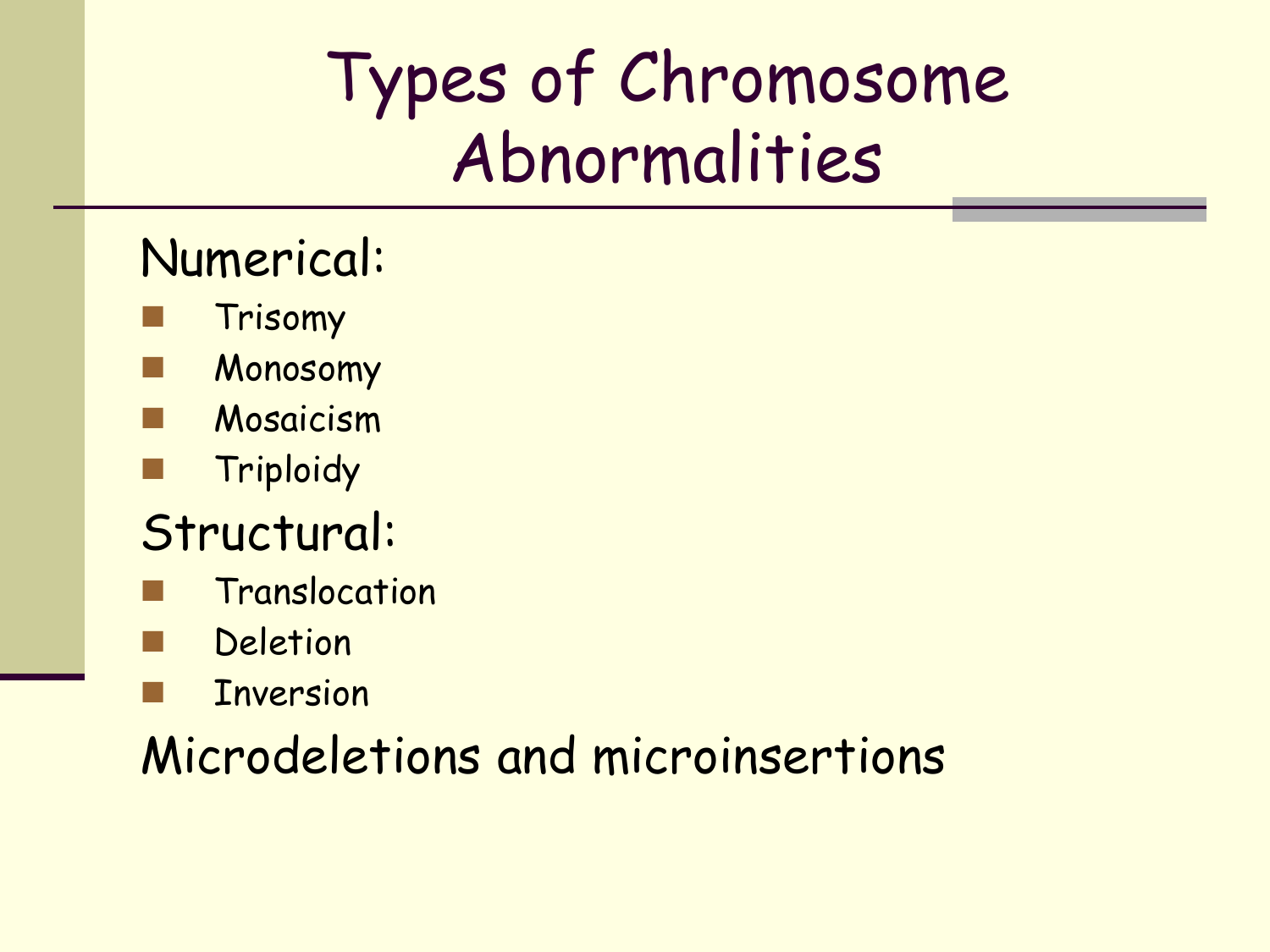#### 46 Chromosomes in a human cell as seen under the microscope

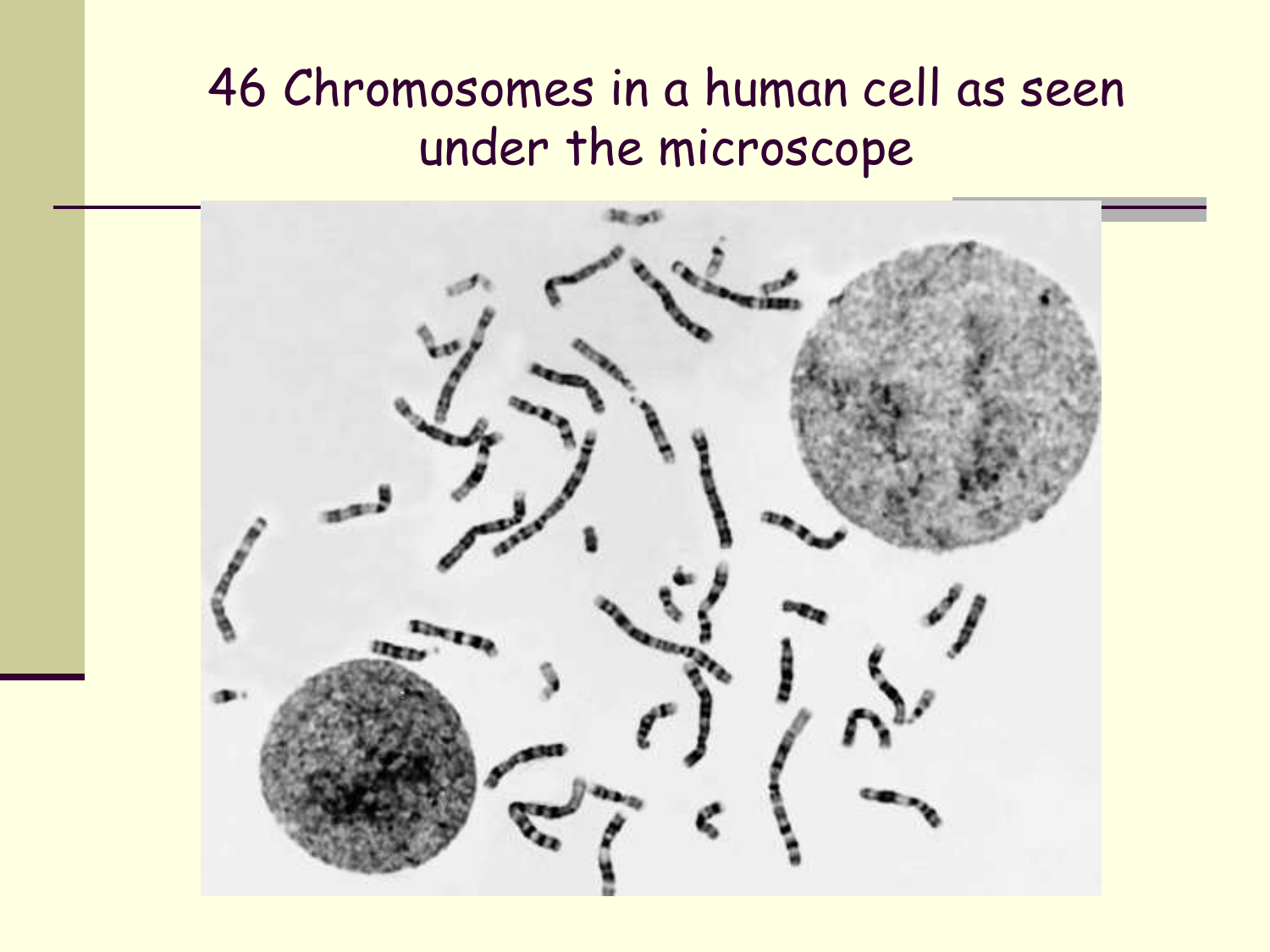### Frequencies of chromosome abnormalities

A chromosome abnormality is present in 40- 50% of all recognized first-trimester pregnancy loss. Approximately 1 in 6 of all pregnancies results in spontaneous miscarriage, thus around 5-7% of all recognized conceptions are chromosomally abnormal.

Birth prevalence of chromosome abnormalities is 0.5-1%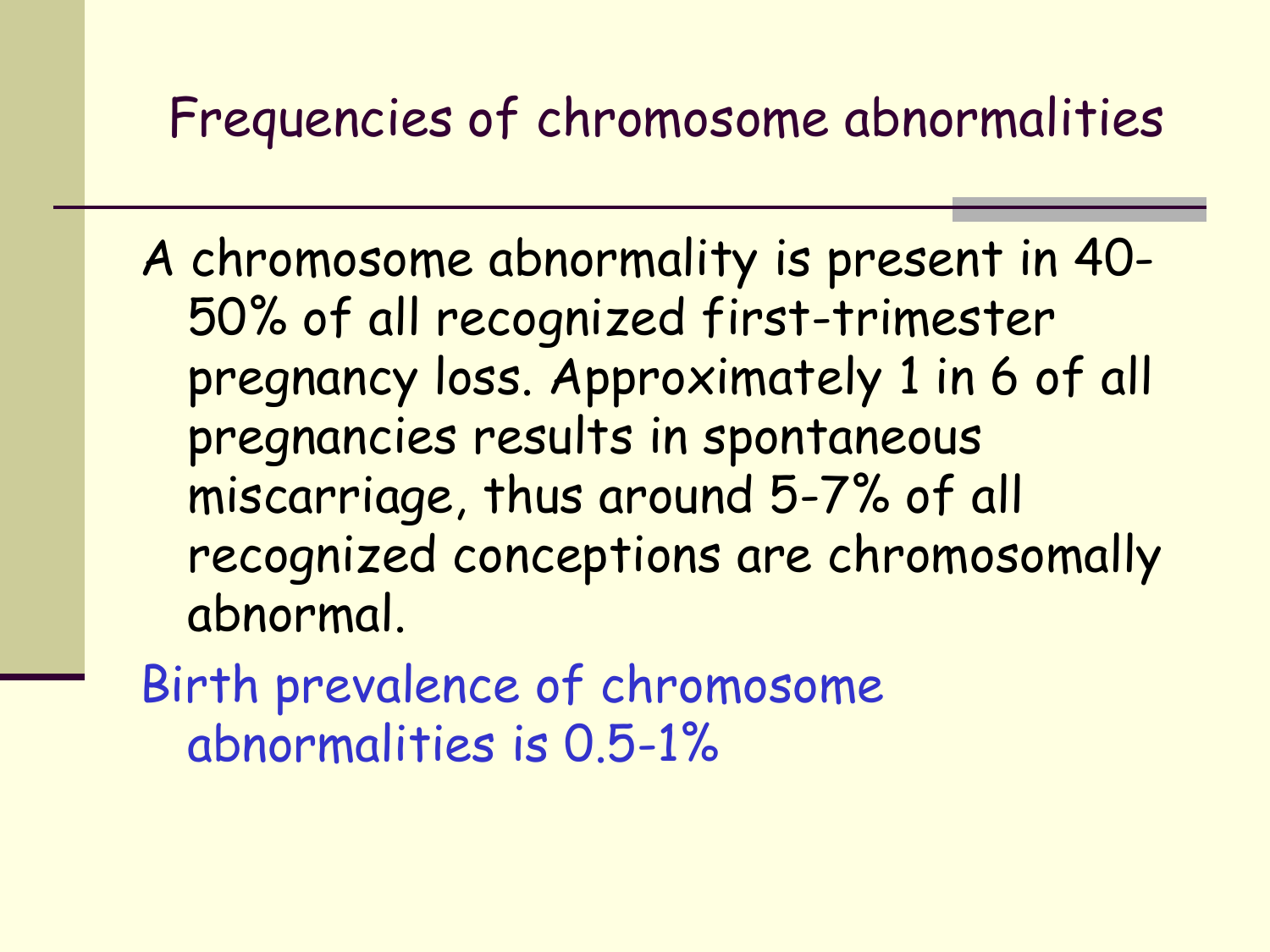### Chromosome abnormalities can cause:

### \* Infertility

- \* Repeated spontaneous abortions
- Stillbirths
- Infant mortality
- Birth defects
- Sexual ambiguity or abnormality in sexual development
- Unexplained short stature in female children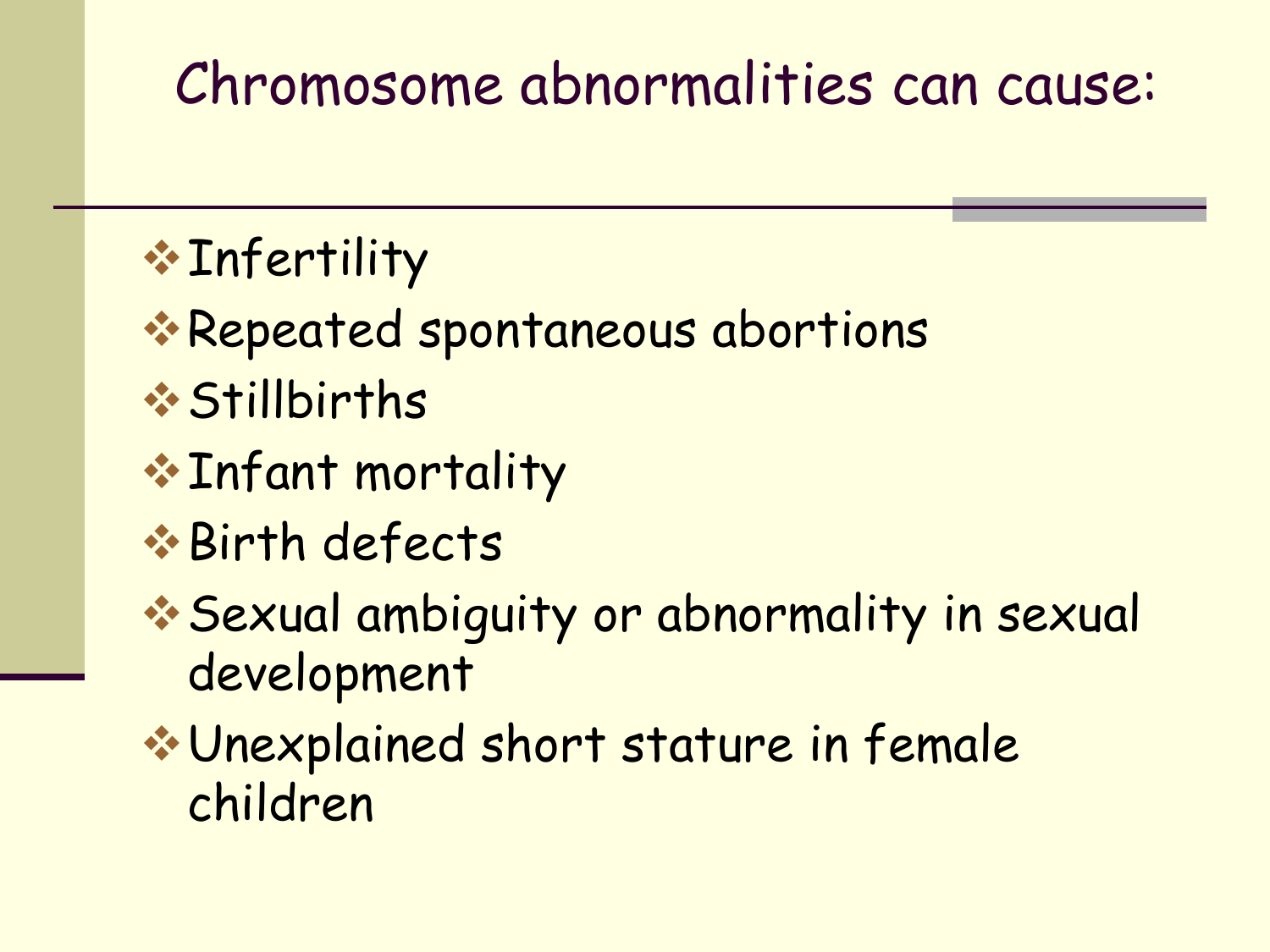### Trisomy

Presence of an extra chromosome, the total number of chromosomes is 47 in a somatic cell. Trisomy usually results from meiotic nondisjunction



There are 3 of number 21 chromosomes in the above karyotype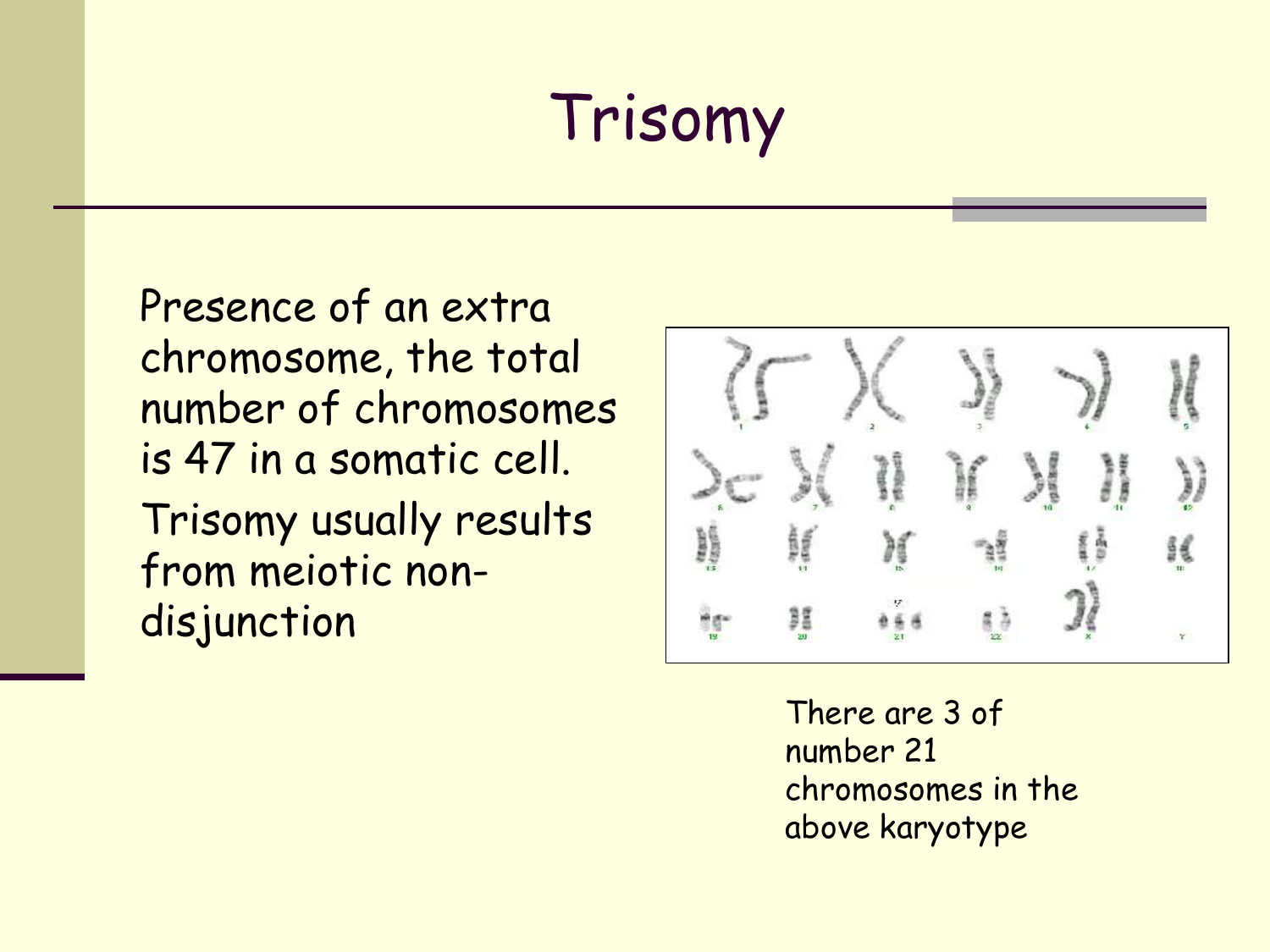## **Monosomy**



absence of one chromosome, so the total number of chromosomes is 45 chromosomes in a somatic cell.

usually only seen as 45,X, (autosomal monosomy is usually lethal)

**Monosomy usually results** from meiotic nondisjunction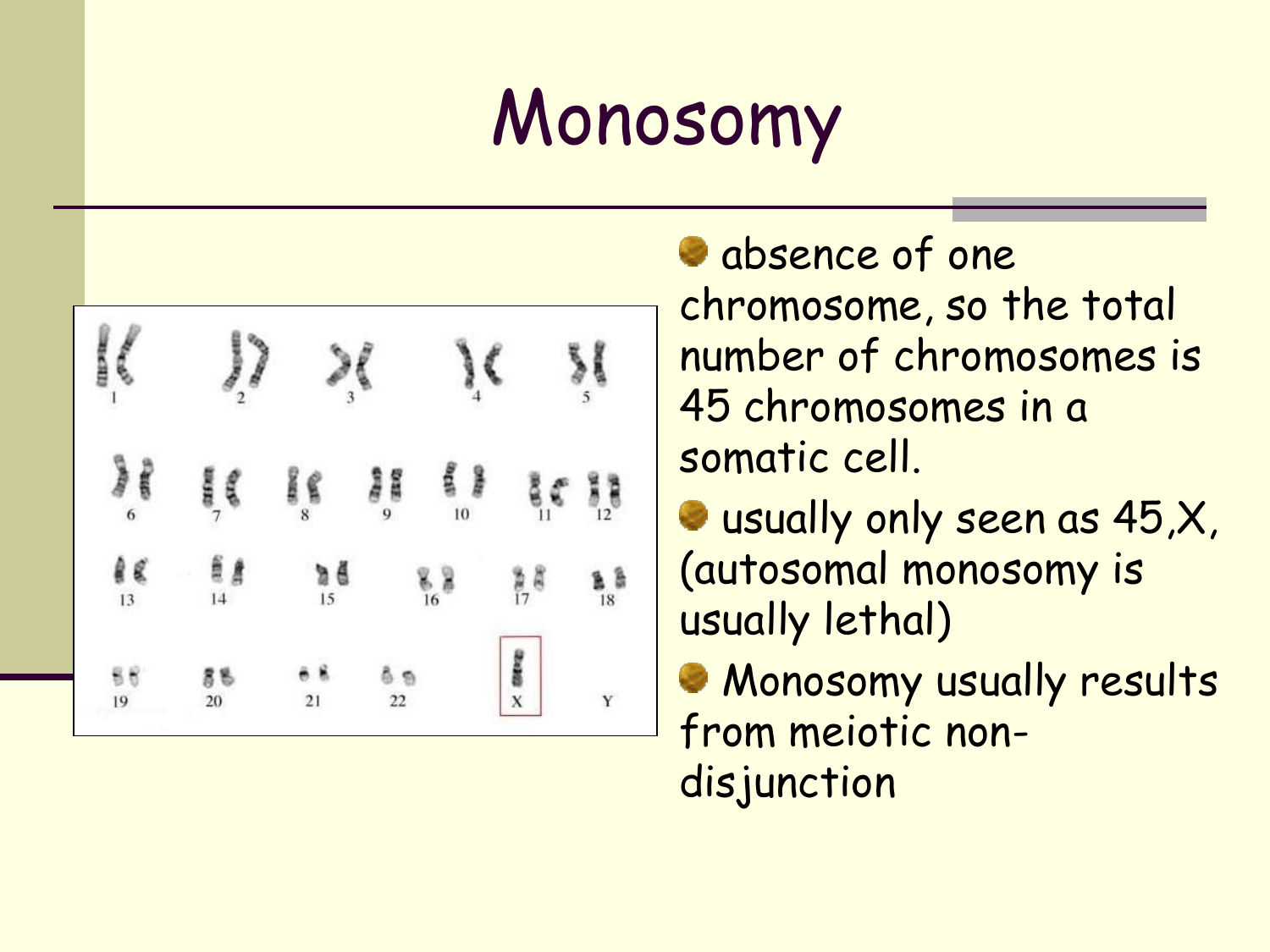### Mosaicism

There are 2 types of cells in an individual, for example normal 46,XY cells and abnormal trisomic cell line 47,XY,+21 The two cell lines are derived from the same zygote due to mitotic non-disjunction

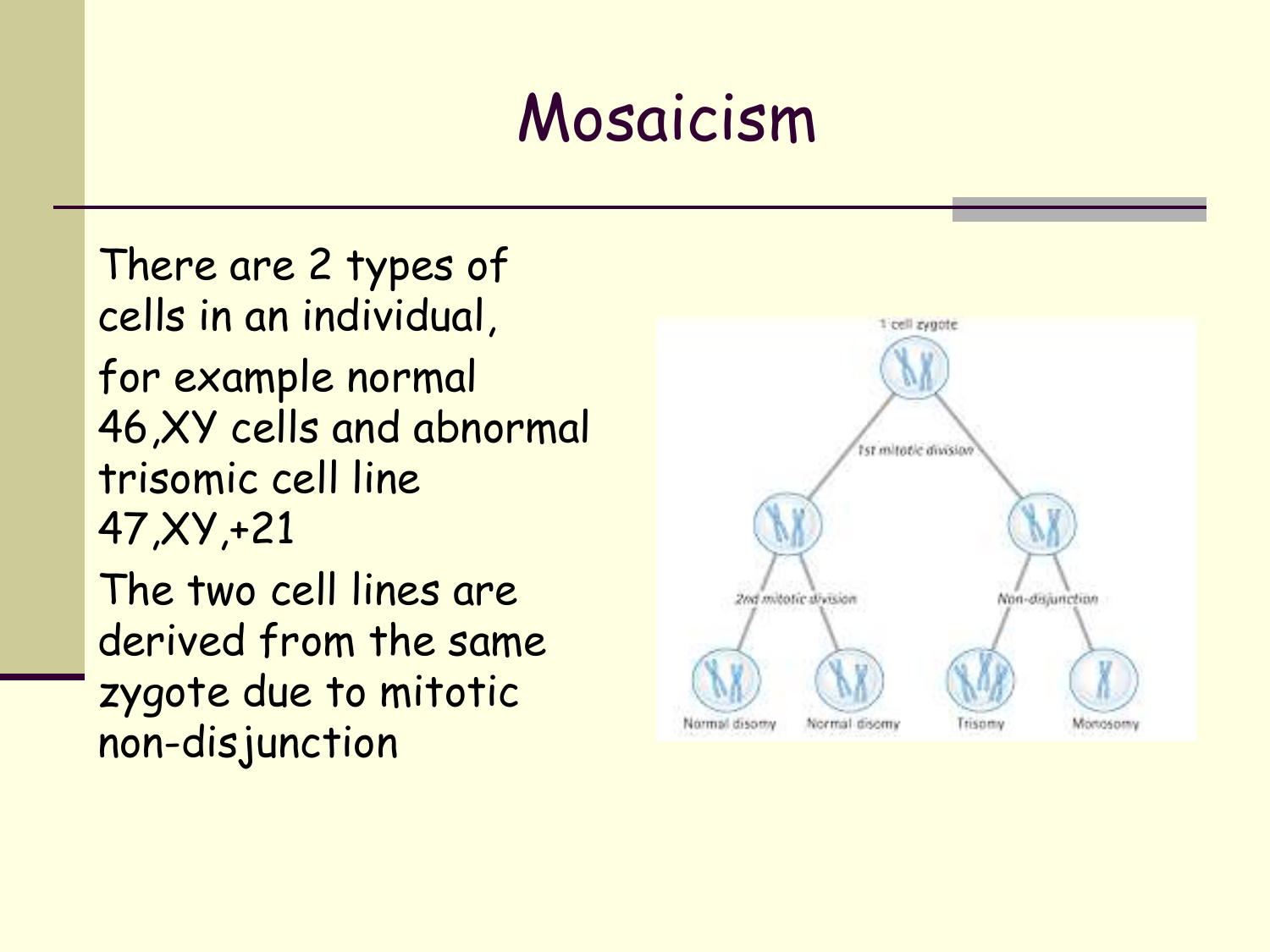# Triploidy

| 冲<br>5<br>B                              | Ħ<br>Б<br>12      | 466<br>18                          | ٧<br>Sex Chromosomes |
|------------------------------------------|-------------------|------------------------------------|----------------------|
| 3lš                                      | 11                | 龌<br>$\overline{\mathcal{U}}$<br>Ę | $\mathbf x$          |
|                                          | æ<br>10           | 888<br>16                          |                      |
|                                          | $\mathbf{Q}$<br>с |                                    | ðâa<br>22            |
| $\mathcal{C}$<br>$\overline{\mathbf{3}}$ | 8                 | 98<br>15                           | 21                   |
| A                                        |                   |                                    |                      |
| $\dot{2}$                                | 7                 | ese<br>14<br>D<br>639.             | 百合症<br>20            |
|                                          | 6                 | áš8<br>13                          | 388<br>19            |

Presence of 3 haploid sets :  $23 \times 3 = 69$  chromosomes

( haploid set = 23, diploid set  $= 46$ 

Usually incompatible with life and seen only in abortions.

May results from 2 sperms fertilising the ovum or retainment of the polar body with the ovum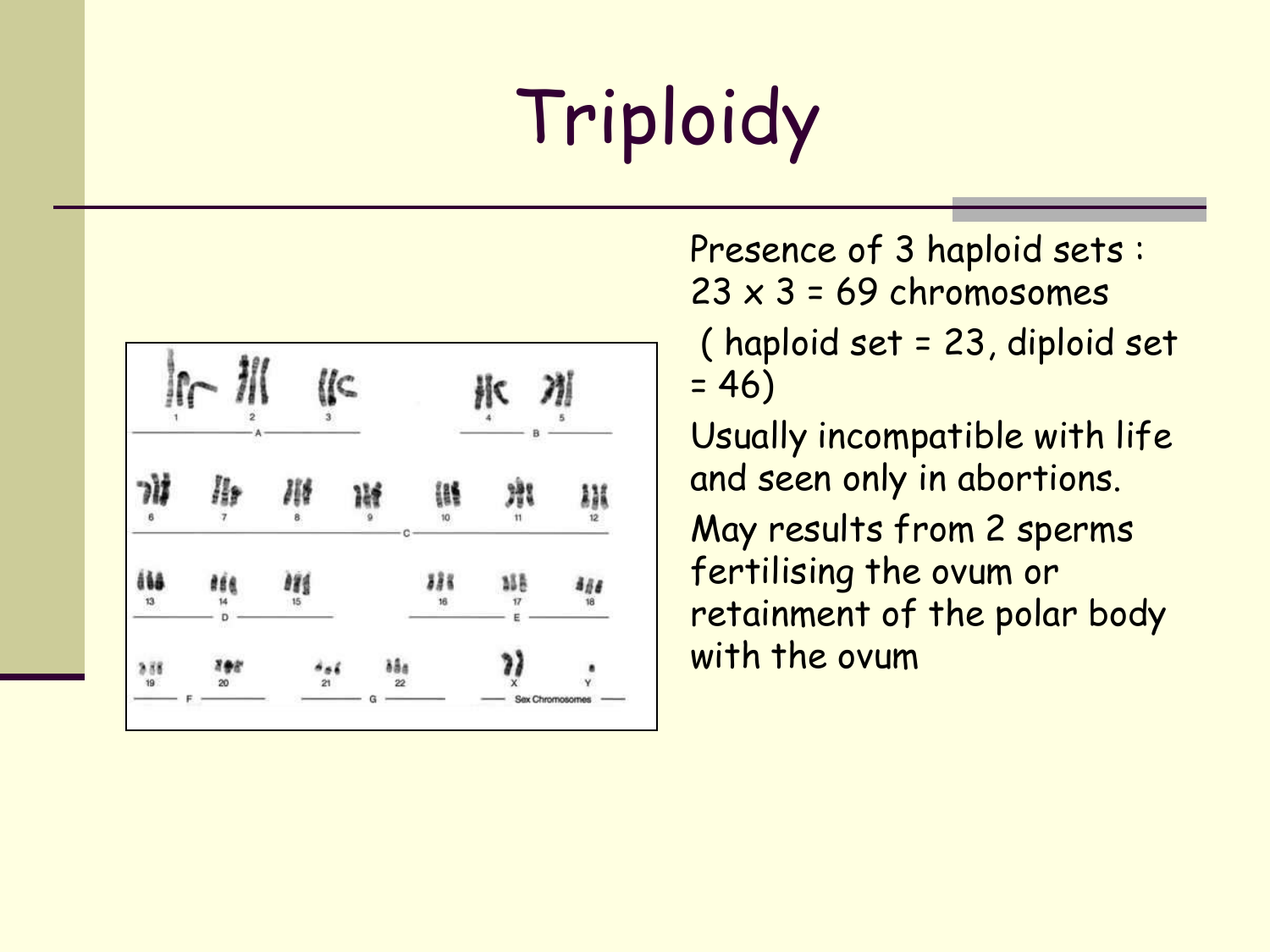#### Normal meiosis, the 46 chromosomes become 23 in each gamete

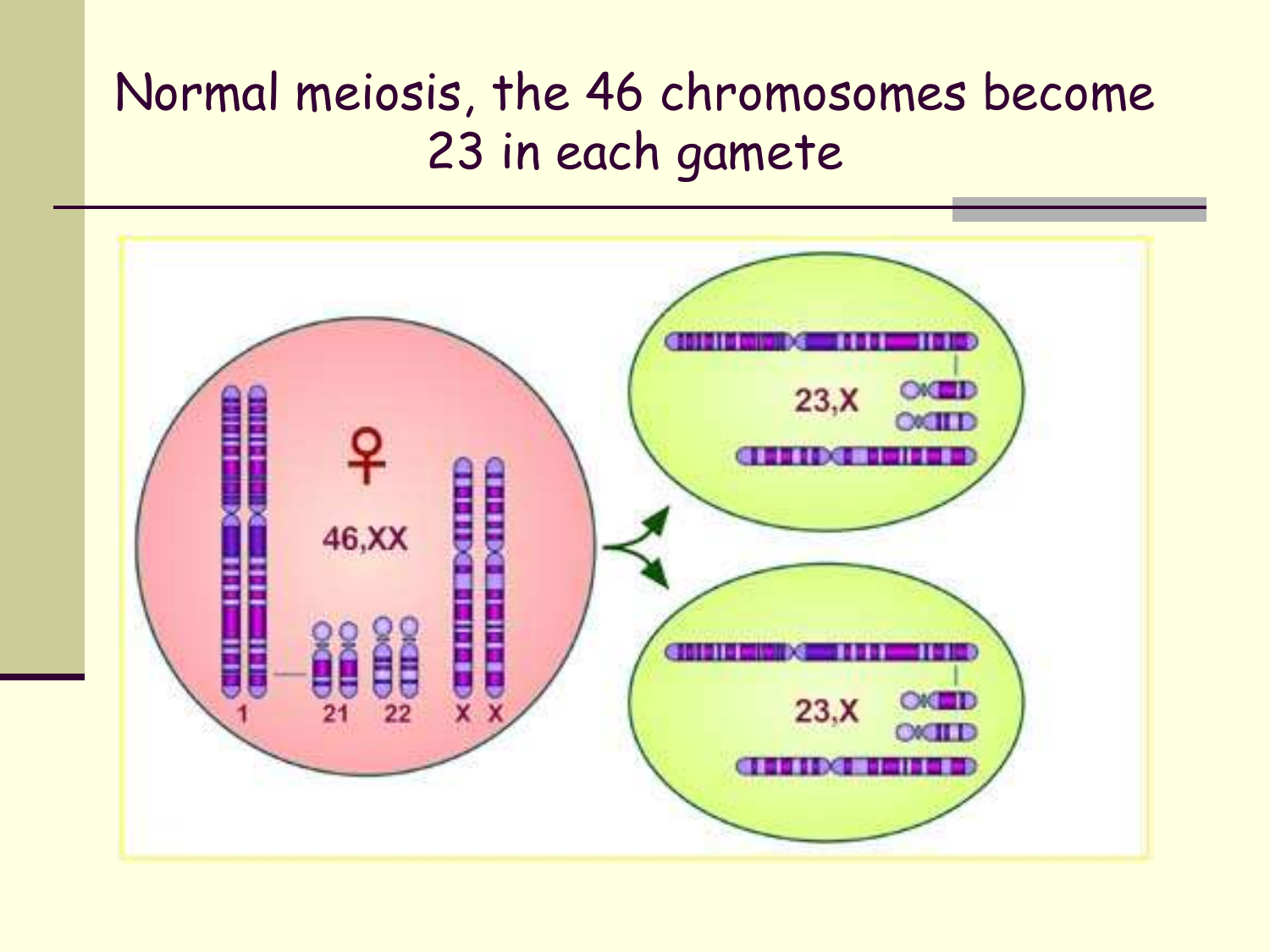Non-disjunction during meiosis means that one daughter cell gets 24 chromosomes and the other 22 chromosomes

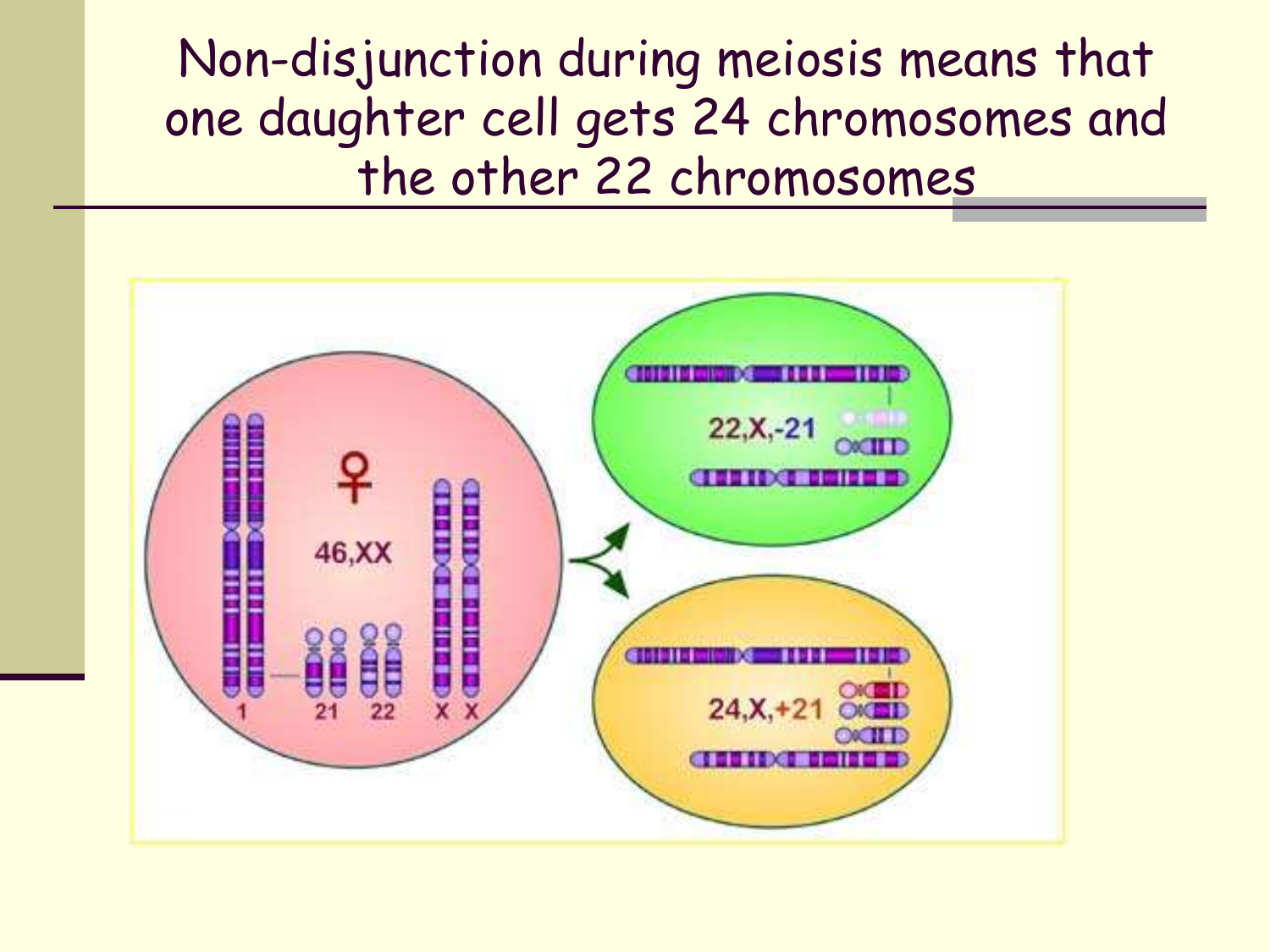Fertilisation of the gamete carrying 24 chromosomes (extra number 21 ) with a normal gamete having 23 chromosomes results in a zygote of 47 chromosomes (trisomy 21 zygote)

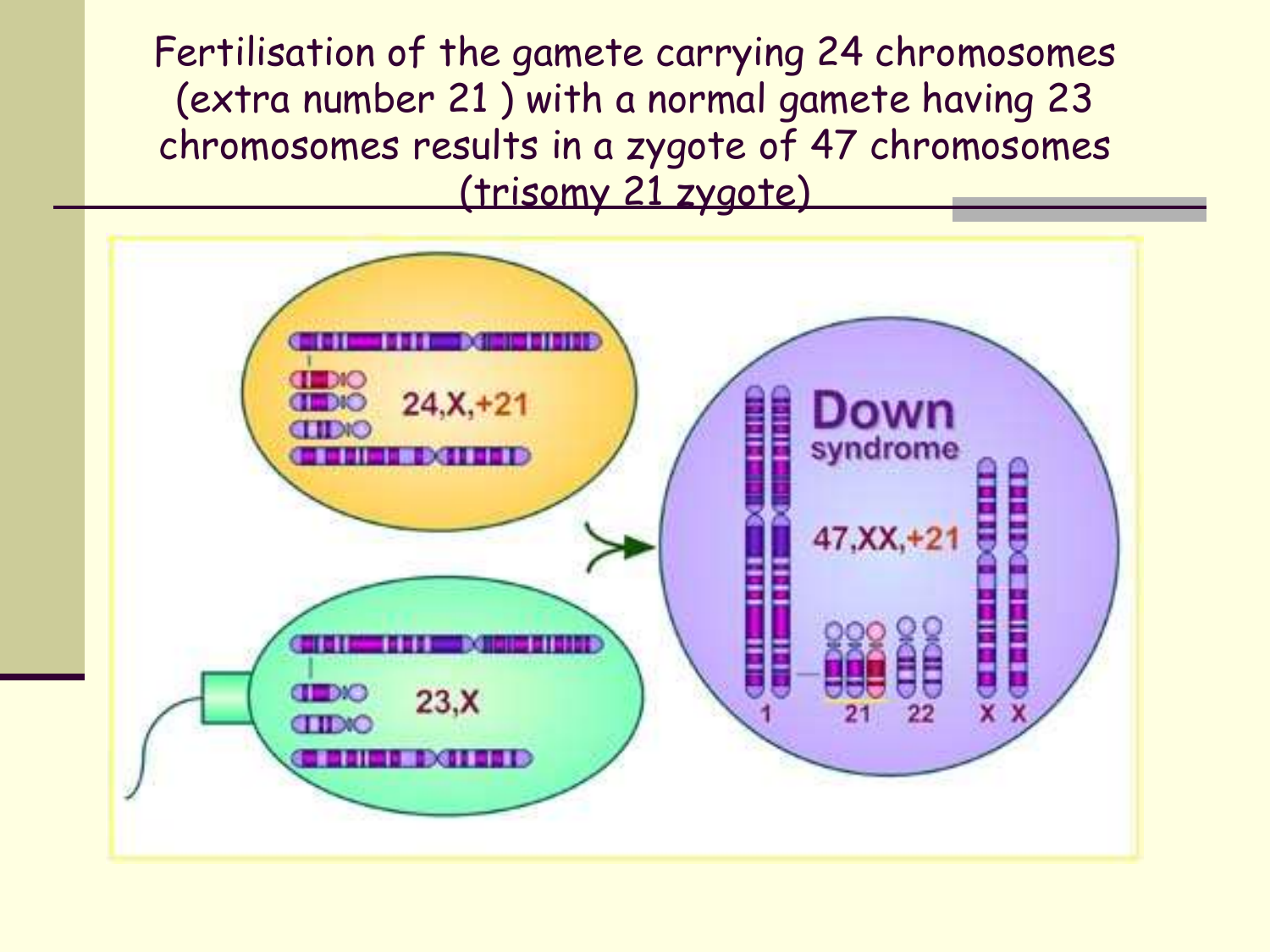#### Reciprocal translocation = exchange of segments between 2 non-homologous chromosomes

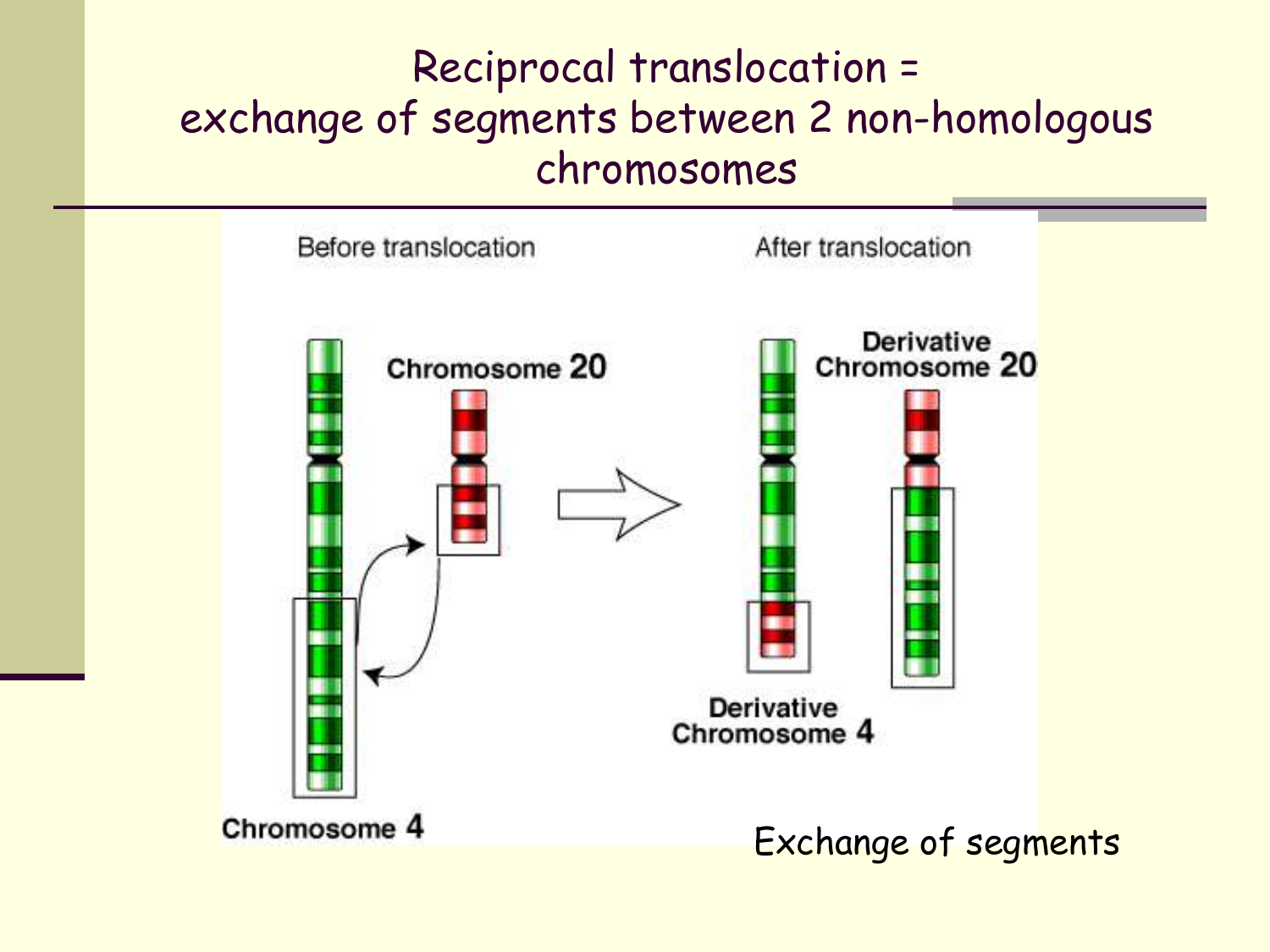Robertsonian translocation occurs between 2 acrocentric chromosomes with breaks near centromeres and union of the long arms

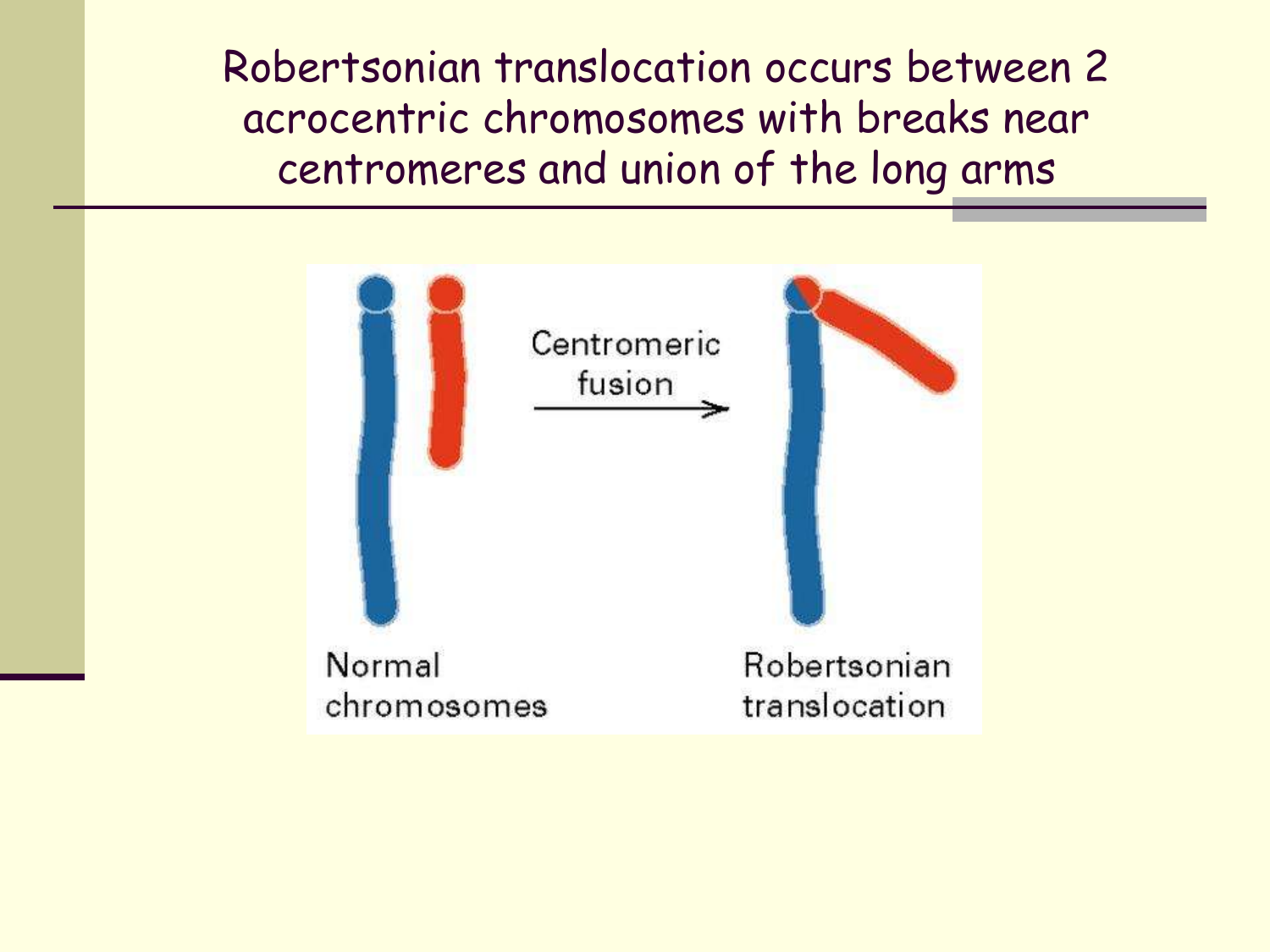Carriers of balanced translocations are healthy but…

They are at risk of having offspring with unbalanced unbalanced chromosome constitution

This may present as:

- \*Rrepeated spontaneous abortions
- Stillbirths
- Birth defects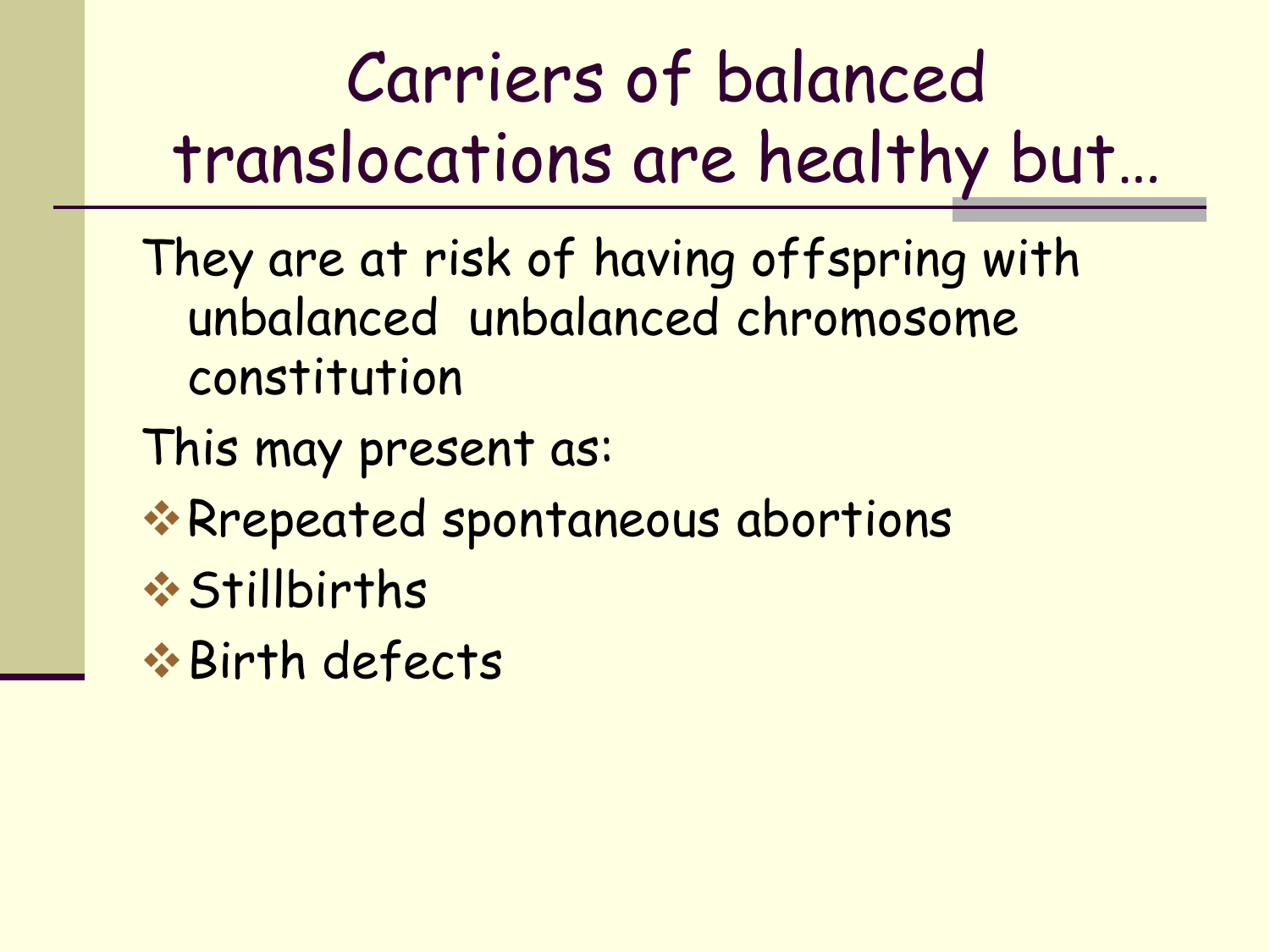### Deletion: loss of part of a chromosome

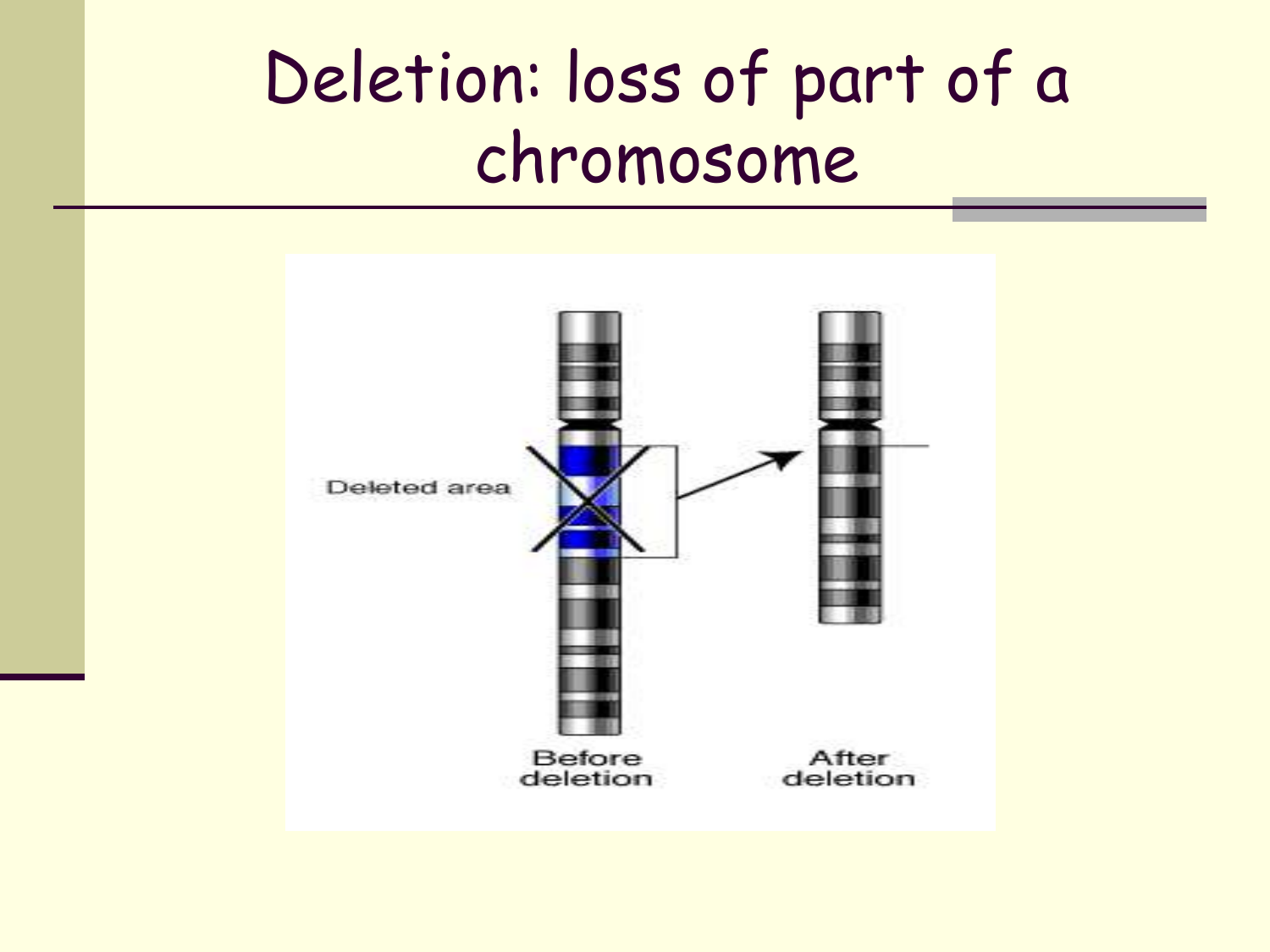#### Pericentric inversion: two breaks with inversion of the segment in between

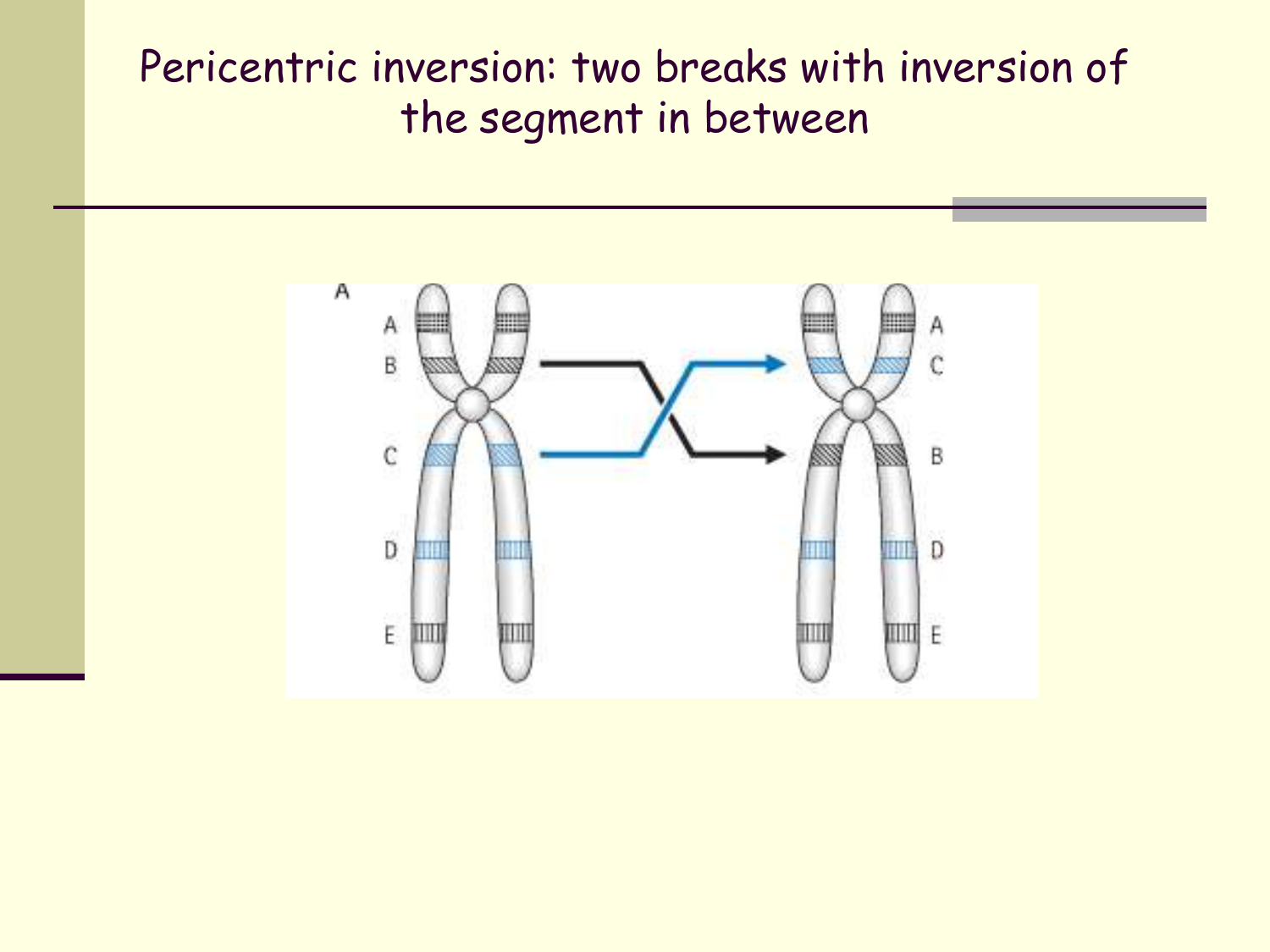# Karyotype description

- 46,XX normal female kayotype
- **→ 46,XY normal male kayotype**
- **→ 45,X monosomy X= Turner syndrome**
- 47,XY,+21 trisomy 21= Down syndrome
- **→ 46,XY, 5p- deletion of part of short arm of** chromosome 5 =Cri du Chat syndrome
- 46, XX, t(2;4)(q22;q23) translocation between long arms of chromosomes 2 and 4 with breakpoints at region 2 band 2 for chromosome 2 and region 2 band 3 for chromosome 4.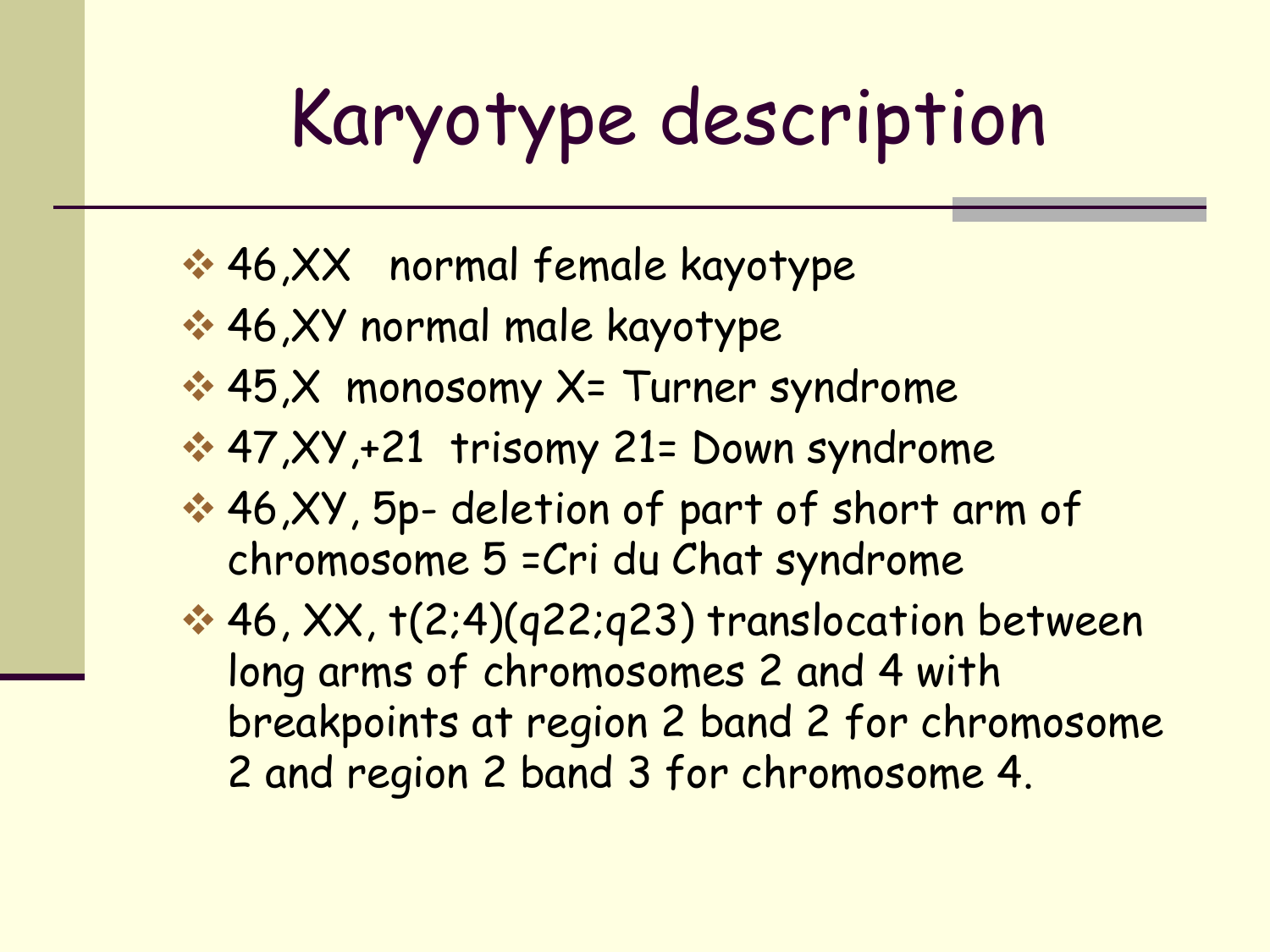### Consequences of chromosome abnormalities

- \* Infertility : examples: Turner and Klinefelter syndromes
- \* Repeated spontaneous abortions: healthy carriers of translocations and inversions
- \* Stillbirths and infant deaths: where the chromosme abnormality is very severe for example trisomy 13 and trisomy 18
- Congenital disorders : for example Down syndrome , microdeletion syndromes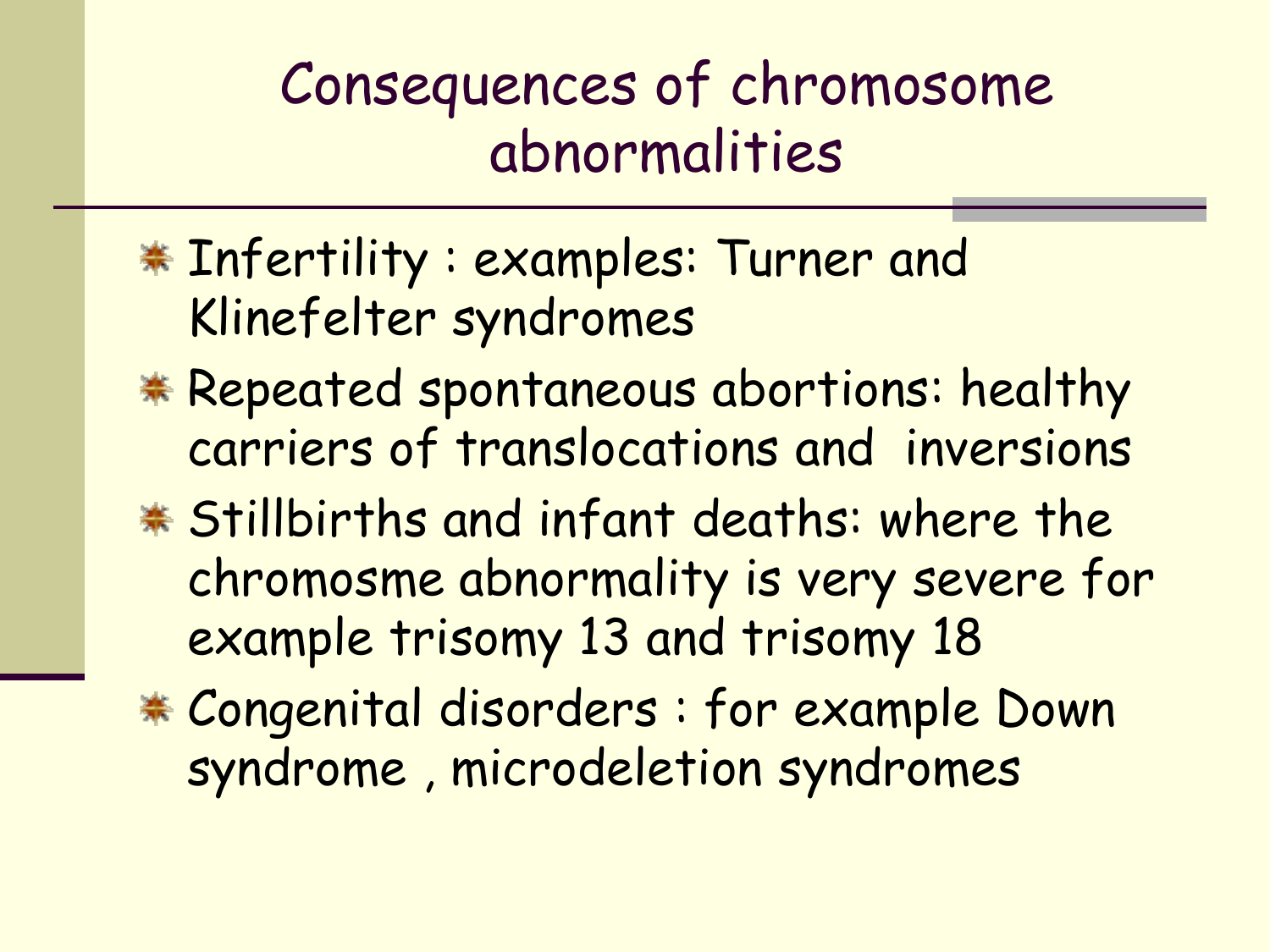Syndromes with chromosome abnormalities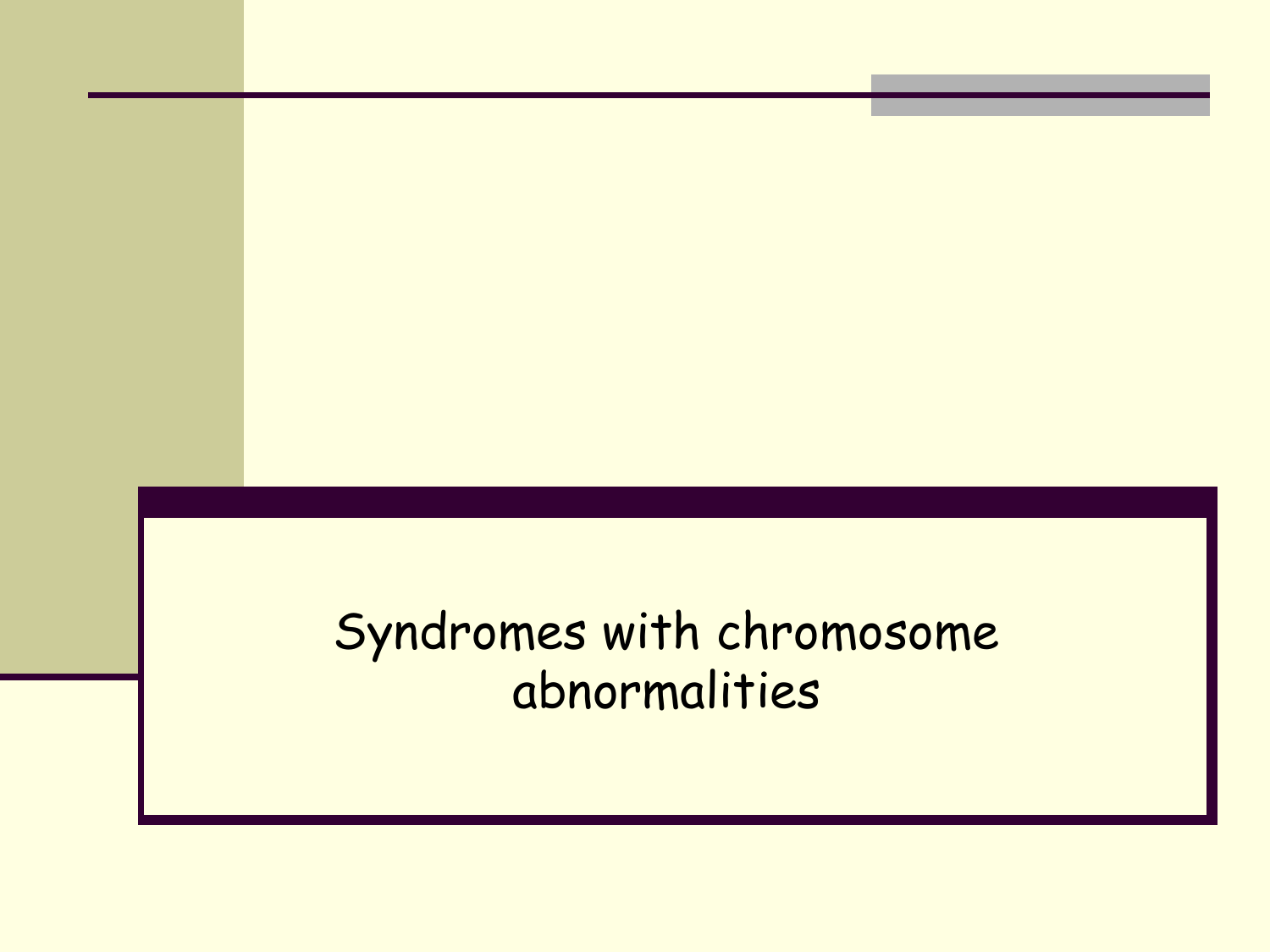### Chromosome abnormalities at birth

|                | <b>Balanced rearrangements Total</b> | 3/1000 births |
|----------------|--------------------------------------|---------------|
|                | Other unbalanced rearrangements      | 1/1000 births |
| <b>47, XYY</b> | 1/1000 male births                   |               |
| <b>47, XXY</b> | 1/1000 male births                   |               |
| 47XXX          | 1/1000 female births                 |               |
| 45, X          | 0.2/1000 female births               |               |
| Trisomy 21     | 1.5/1000 births                      |               |
| Trisomy 18     | 0.3/1000 births                      |               |
| Trisomy 13     | 0.2/1000 births                      |               |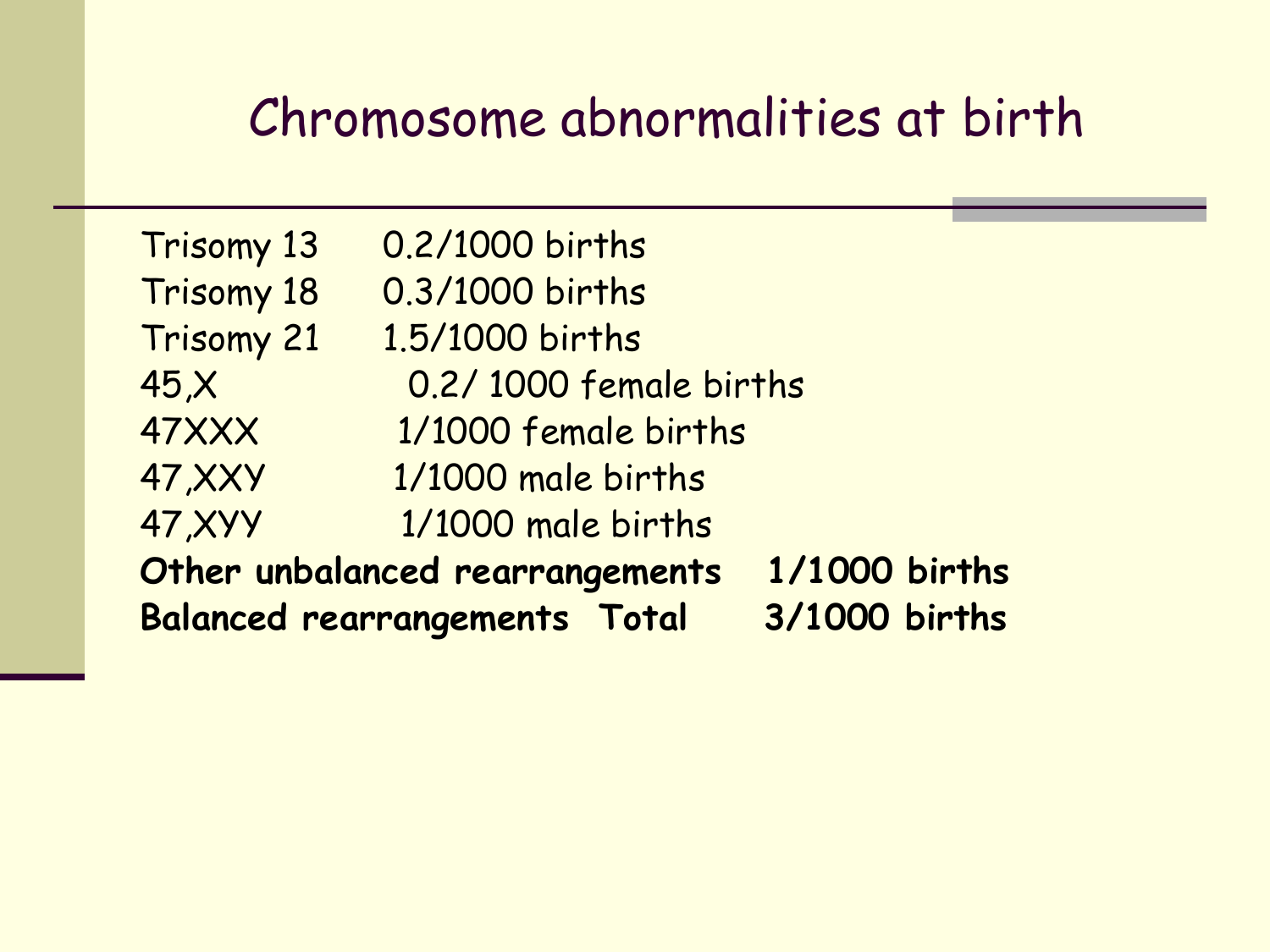# Down syndrome (DS)

The overall prevalence at birth is approximately 1 in 650 to 1 in 700 births May be higher in some countries where women continue to bear children at an advanced age, for example : among 63,398 newborns in Dubai, UAE, (1999-2003). prevalence was

3.13/1000 births for nationals and 1.66/1000 births for non UAE

(Murphy 2007)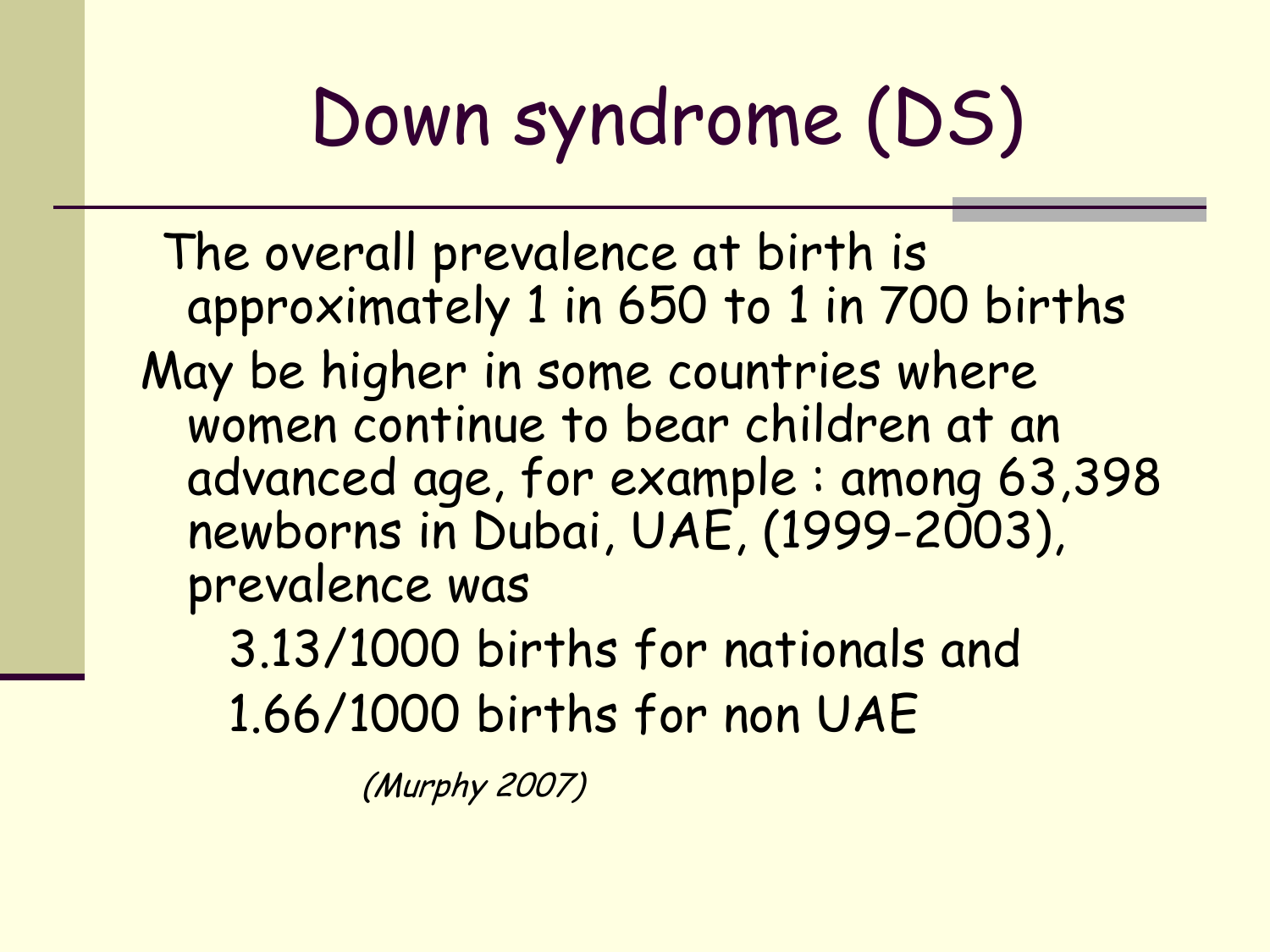## Clinical features of DS

- The most common finding in the newborn period is severe hypotonia.
- Single palmar creases are found in 50% of Down syndrome children in contrast to 2- 3% of the general population.
- Congenital cardiac abnormalities are present in 40-45% of babies with Down syndrome. Hypothyroidism.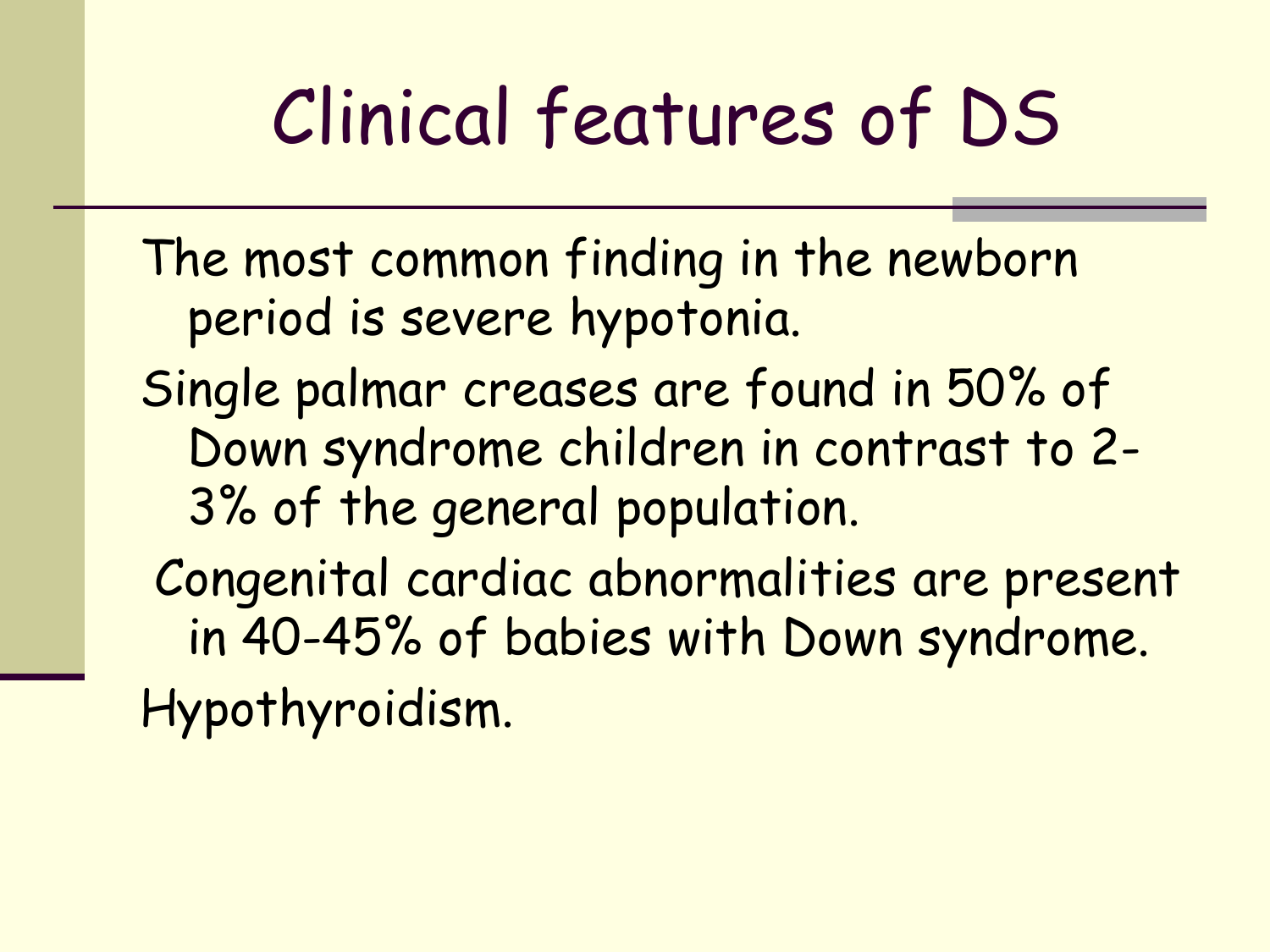## Facial features of DS

upward sloping palpebral fissures small ears protruding tongue

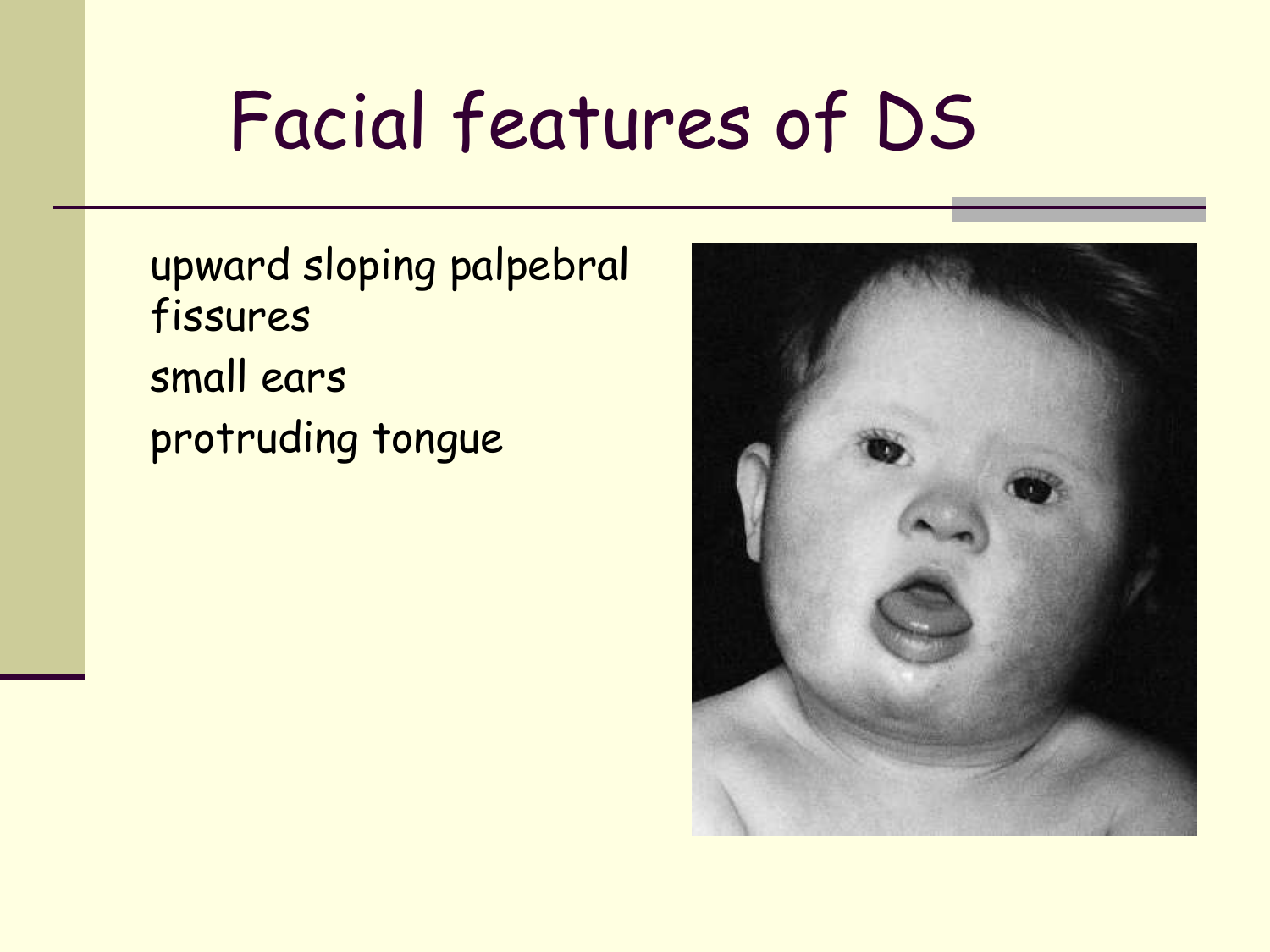Upward sloping palpebral fissures, Brushfield spots and bilateral epicanthic folds.

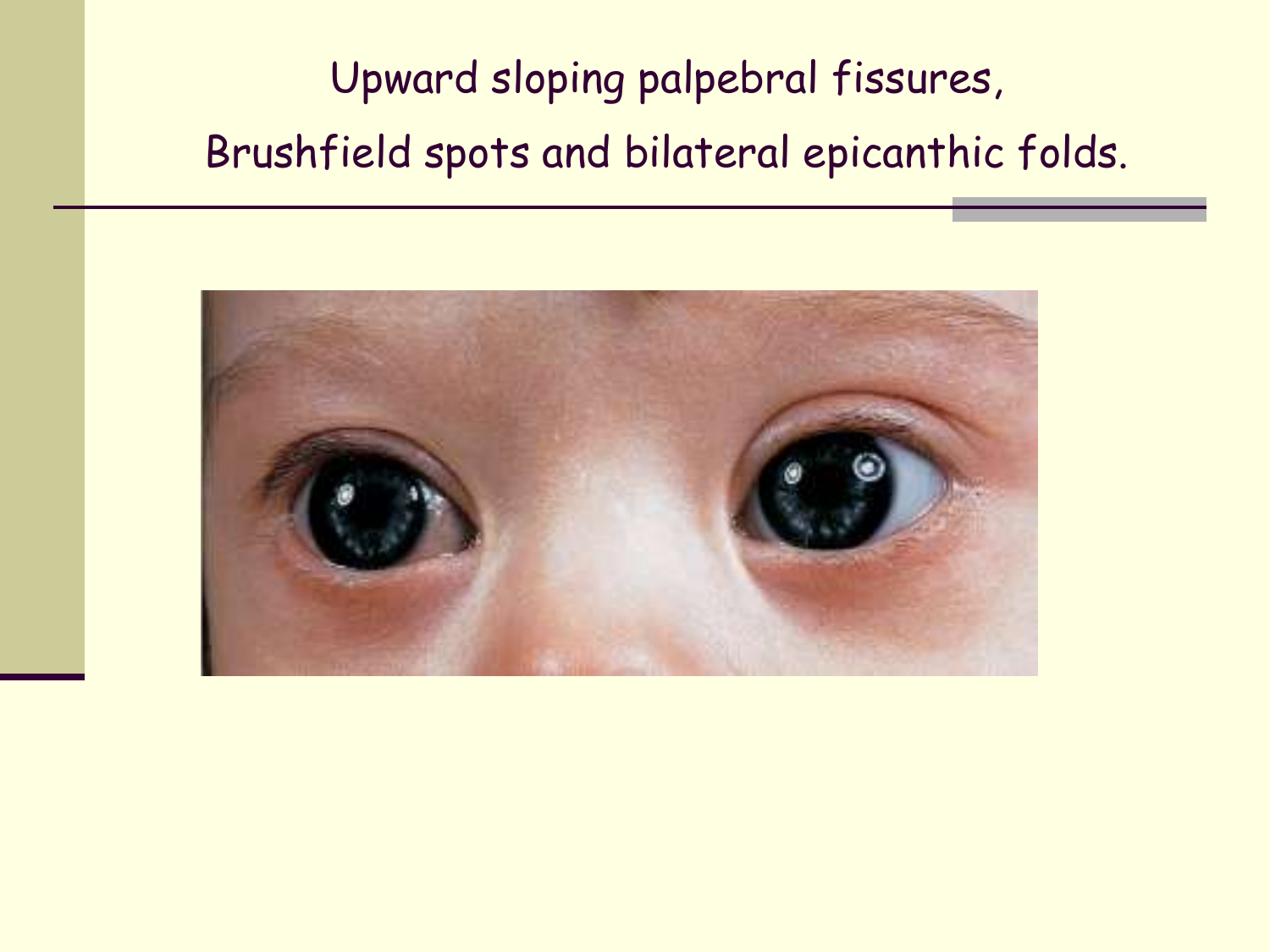# Natural history of DS

Affected children show a broad range of intellectual ability with IQ scores ranging from 25 to 75. The average IQ of young adults with Down syndrome is around 40 to 45.

Social skills are relatively well advanced and most children with Down syndrome are happy and very affectionate.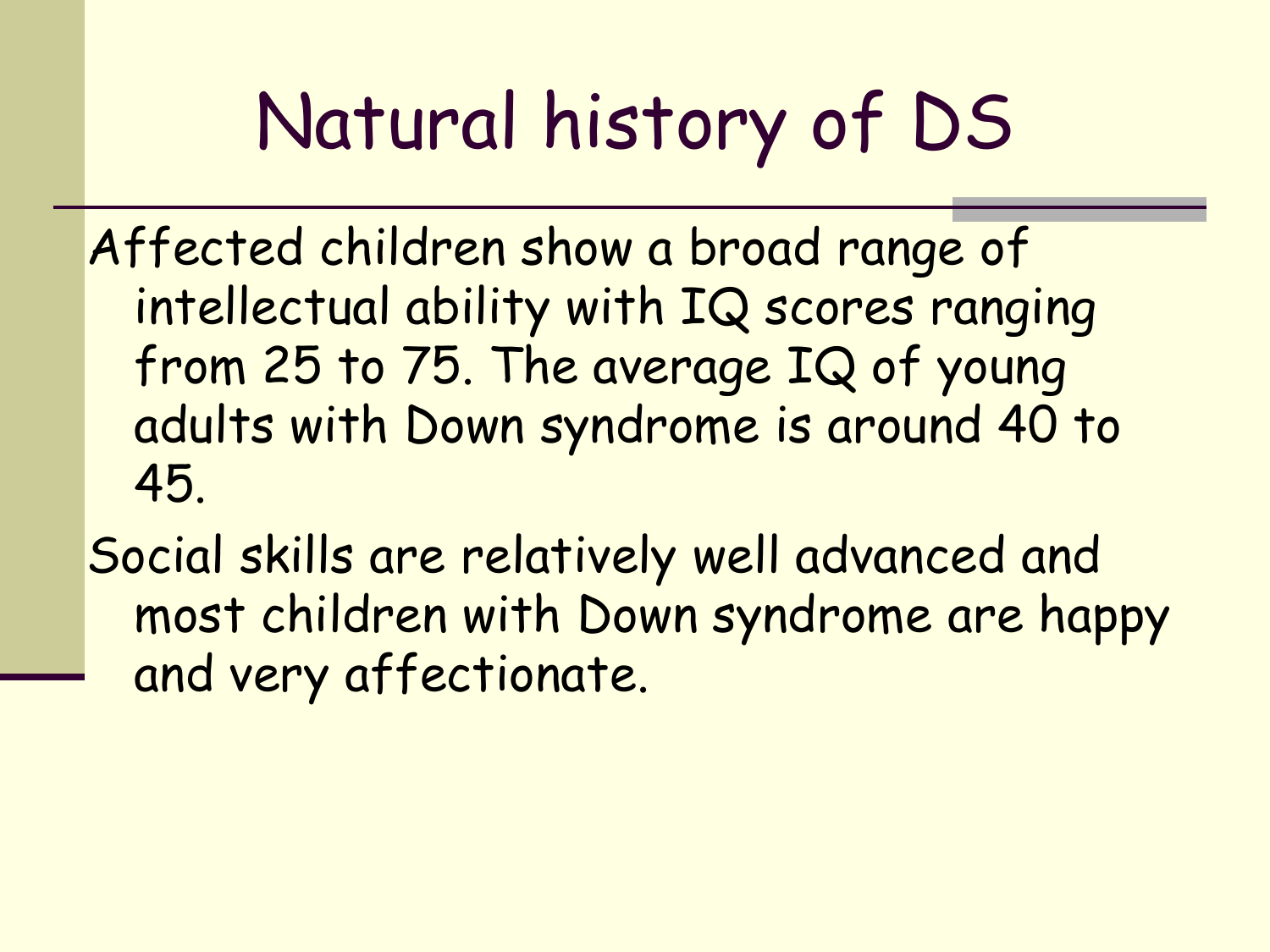# Natural history of DS

Adult height is usually around 150 cm.

- In the absence of a severe cardiac anomaly, which leads to early death in 15-20% of cases, average life expectancy is 50-60 years.
- Most affected adults develop Alzheimer disease in later life due to dosage effect of the amyloid precursor protein gene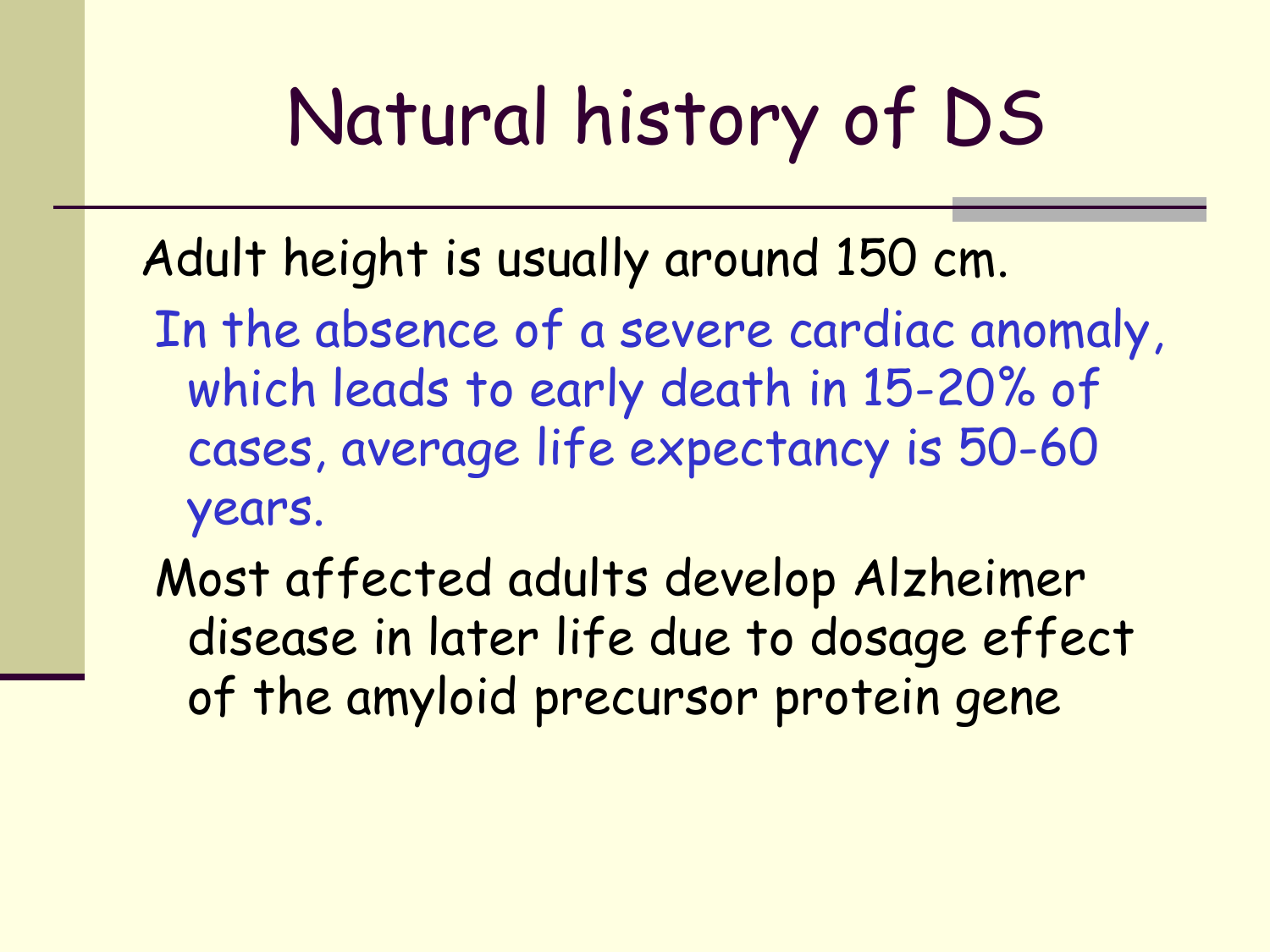## Chromosome abnormalities in Down syndrome

95% of cases are trisomy 21 , 47,XX,+21 (47,XY,+21), risk of having trisomy 21 increases with advanced maternal age.

4% are due to translocation between chromosome 21 and another acrocentric with a total number of chromosomes =46 , but the genetic material of chromosome 21 is present in triplicate. The translocated chromosome is usually inherited from a normal carrier parent. Such a translocation carrier parent has a risk of having a Down syndrome with each pregnancy (about 20% if mother is carrier and 5% if father is carrier)

1% mosaic cases ( 46,XY/47,XY,+21)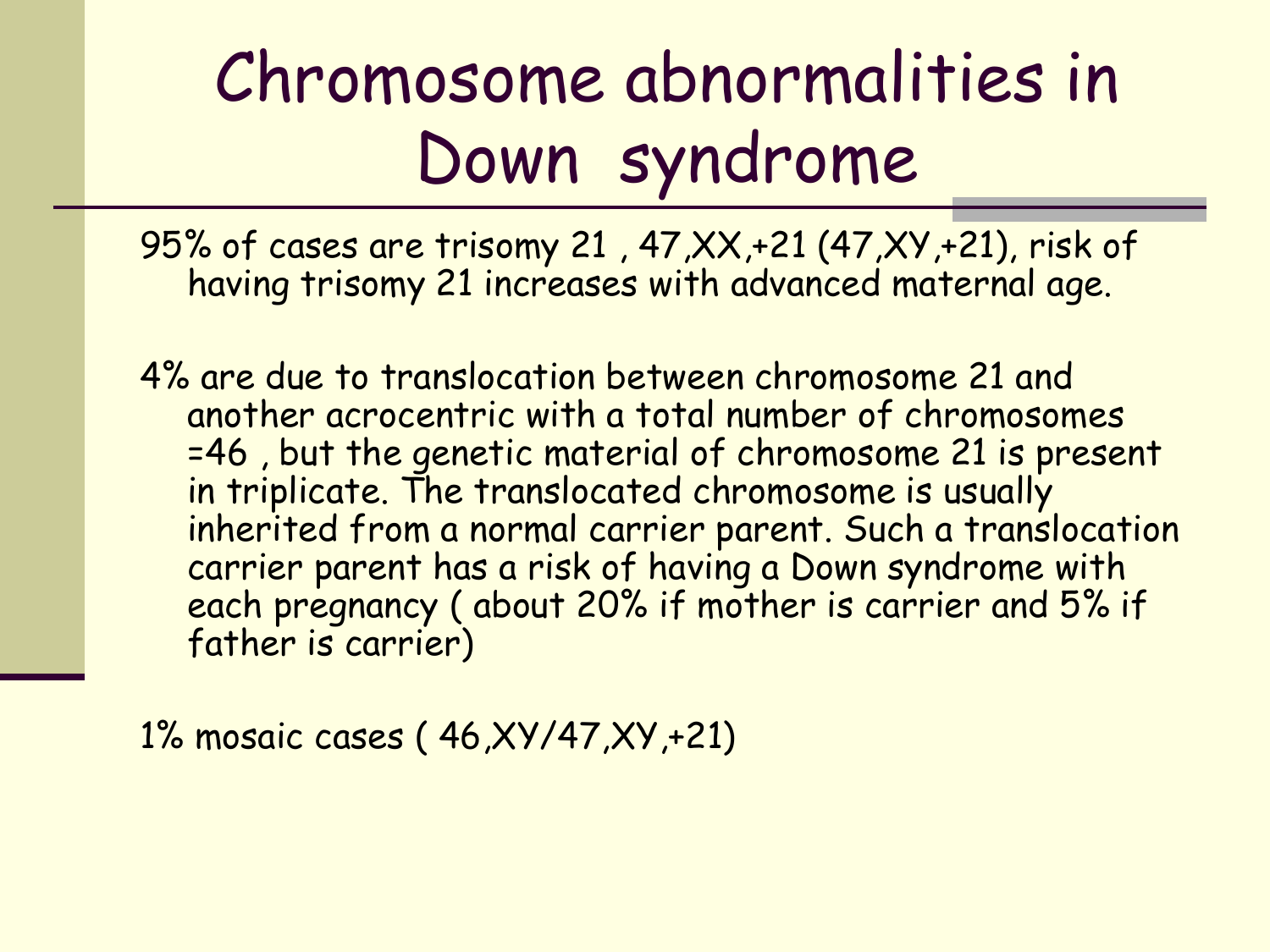| Risk of Down's Syndrome and Chromosomal<br>Abnormalities at Live Birth, According to Maternal Age. |                                   |                                                         |  |
|----------------------------------------------------------------------------------------------------|-----------------------------------|---------------------------------------------------------|--|
| Maternal Age<br>at Delivery (yr)                                                                   | <b>Risk of Down's</b><br>Syndrome | <b>Risk of Any</b><br>Chromosomal<br><b>Abnormality</b> |  |
| 20                                                                                                 | 1/1667                            | 1/526                                                   |  |
| 25                                                                                                 | 1/1200                            | 1/476                                                   |  |
| 30                                                                                                 | 1/952                             | 1/385                                                   |  |
| 35                                                                                                 | 1/378                             | 1/192                                                   |  |
| 40                                                                                                 | 1/106                             | 1/66                                                    |  |
| 45                                                                                                 | 1/30                              | 1/21                                                    |  |

*Salihu, 2003, Obstet Gynecol*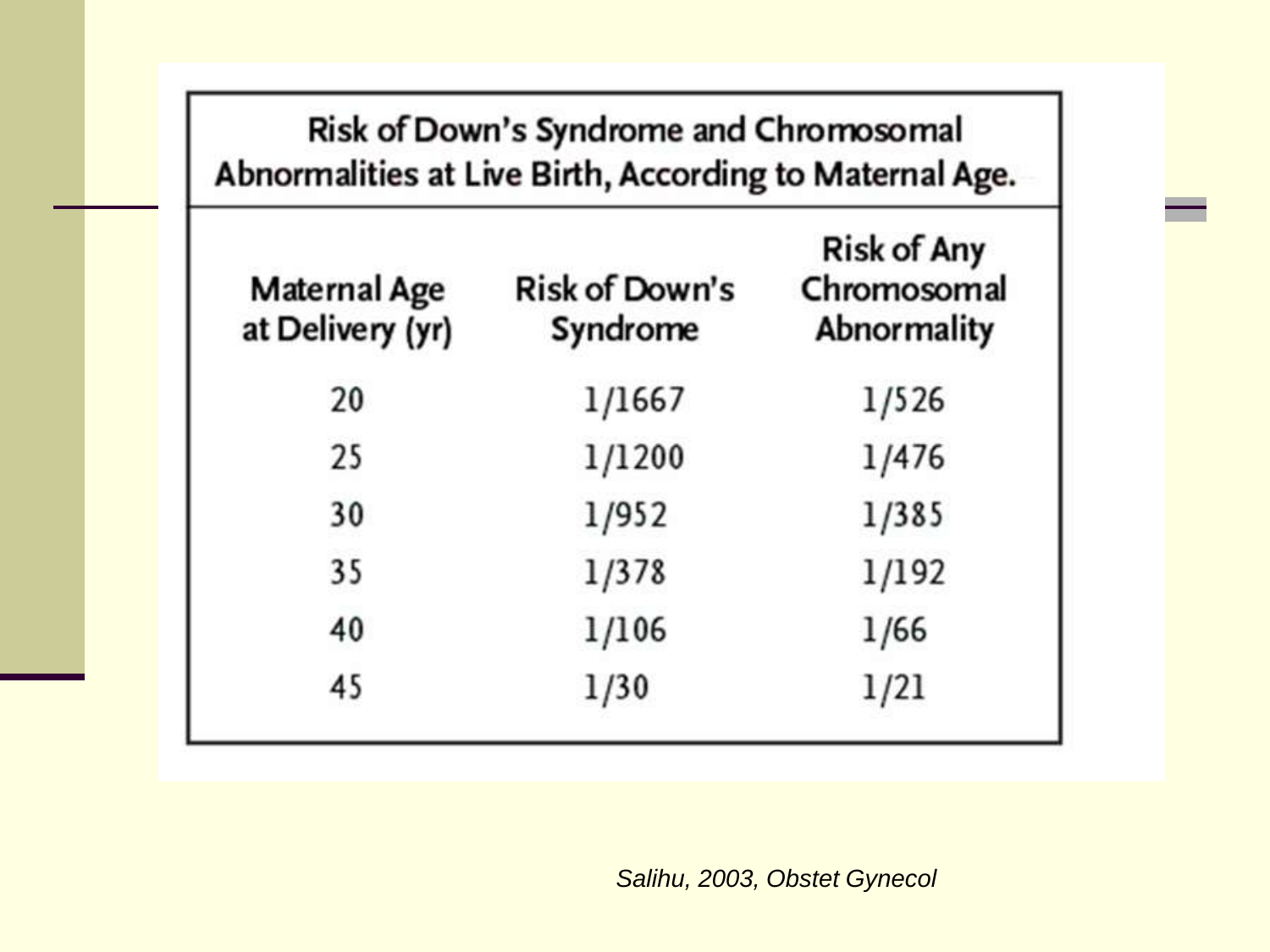Meiosis in Robertsonian translocation carrier who has 45 chromosomes (only one 21) but the other chromosome 21 is translocated to chromosome 22 = normal amount of genetic material

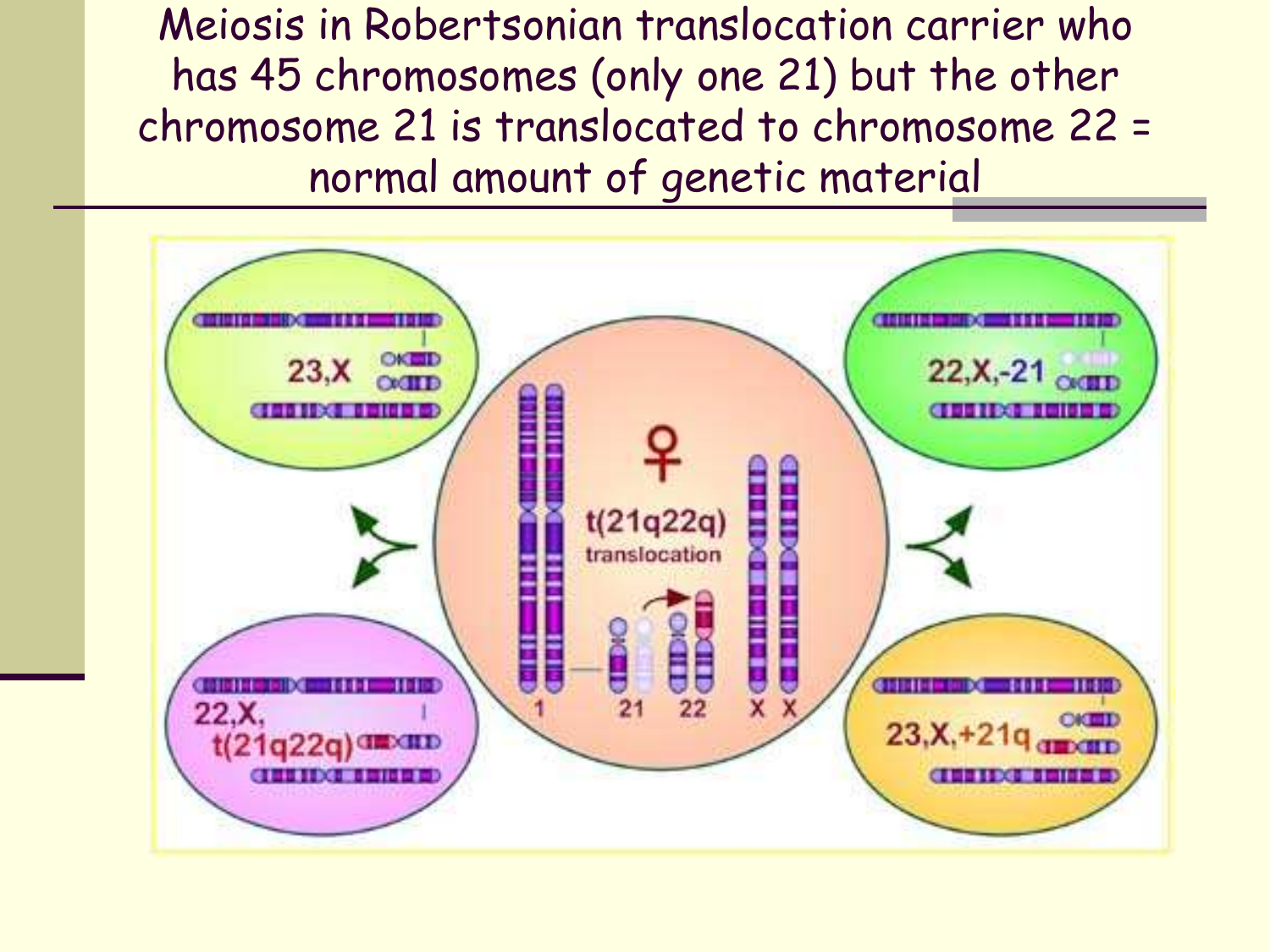The gamete carrying 23 chromosomes but one is a translocation 21/22 is fertilised by a normal gamete resulting in a zygote with translocation Down syndrome

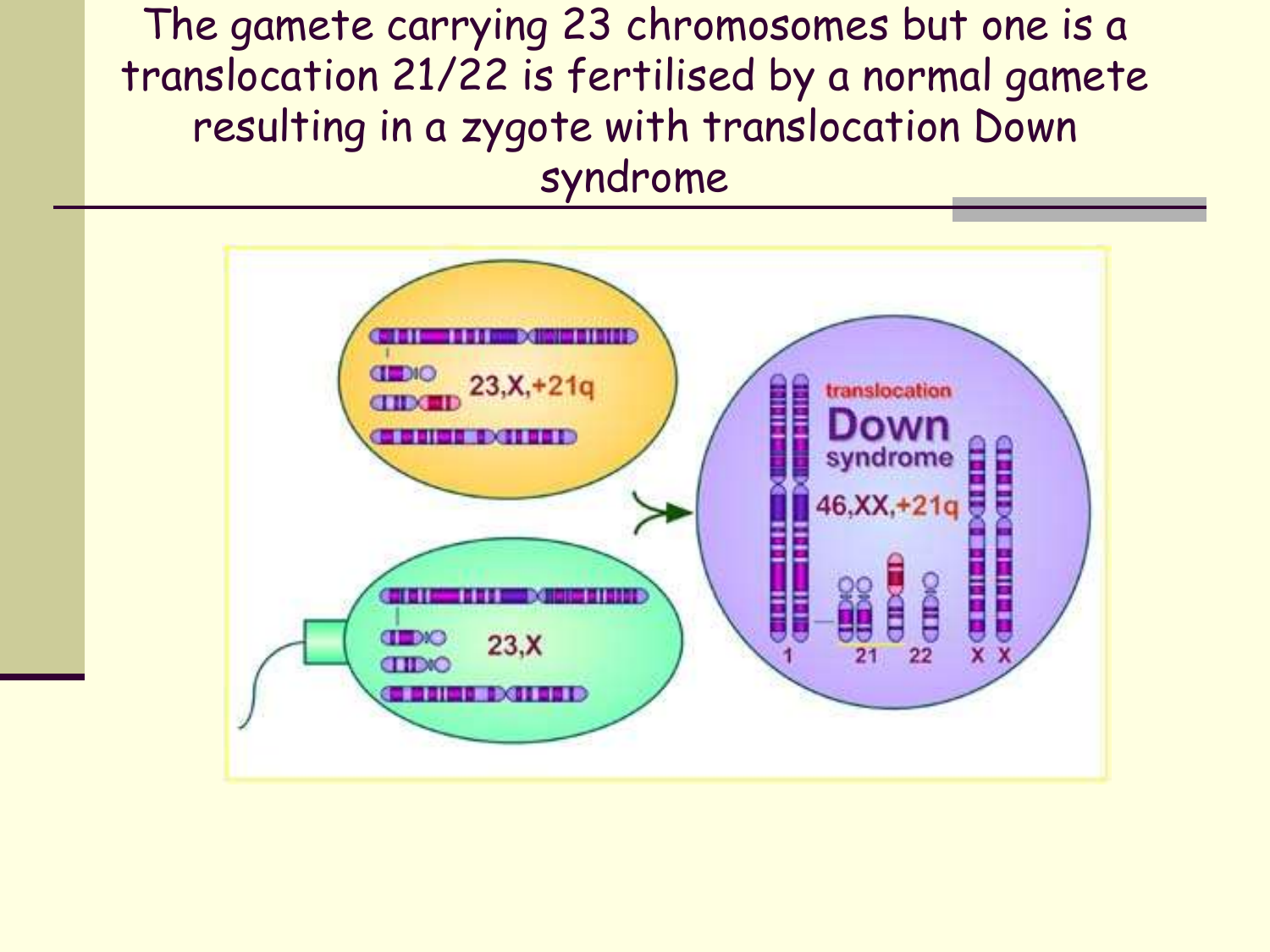## Turner syndrome: monosomy X

The two main medical problems are short stature and ovarian failure.

Ovarian failure leads to primary amenorrhea and infertility. Estrogen replacement therapy should be initiated at adolescence for the development of secondary sexual characteristics and longterm prevention of osteoporosis

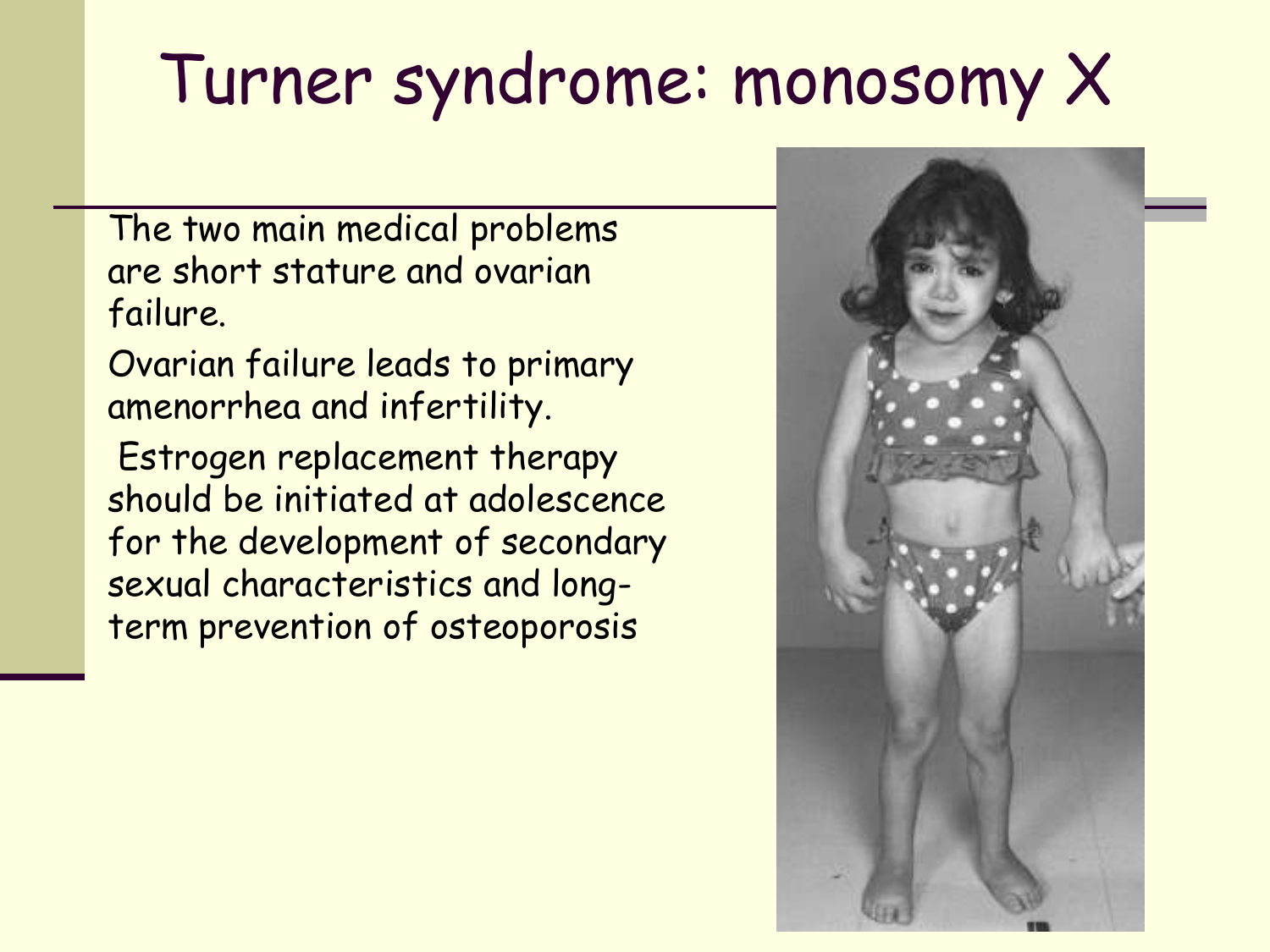#### Normal female karyotype and Monosomy X



C Clinical Tools, Inc.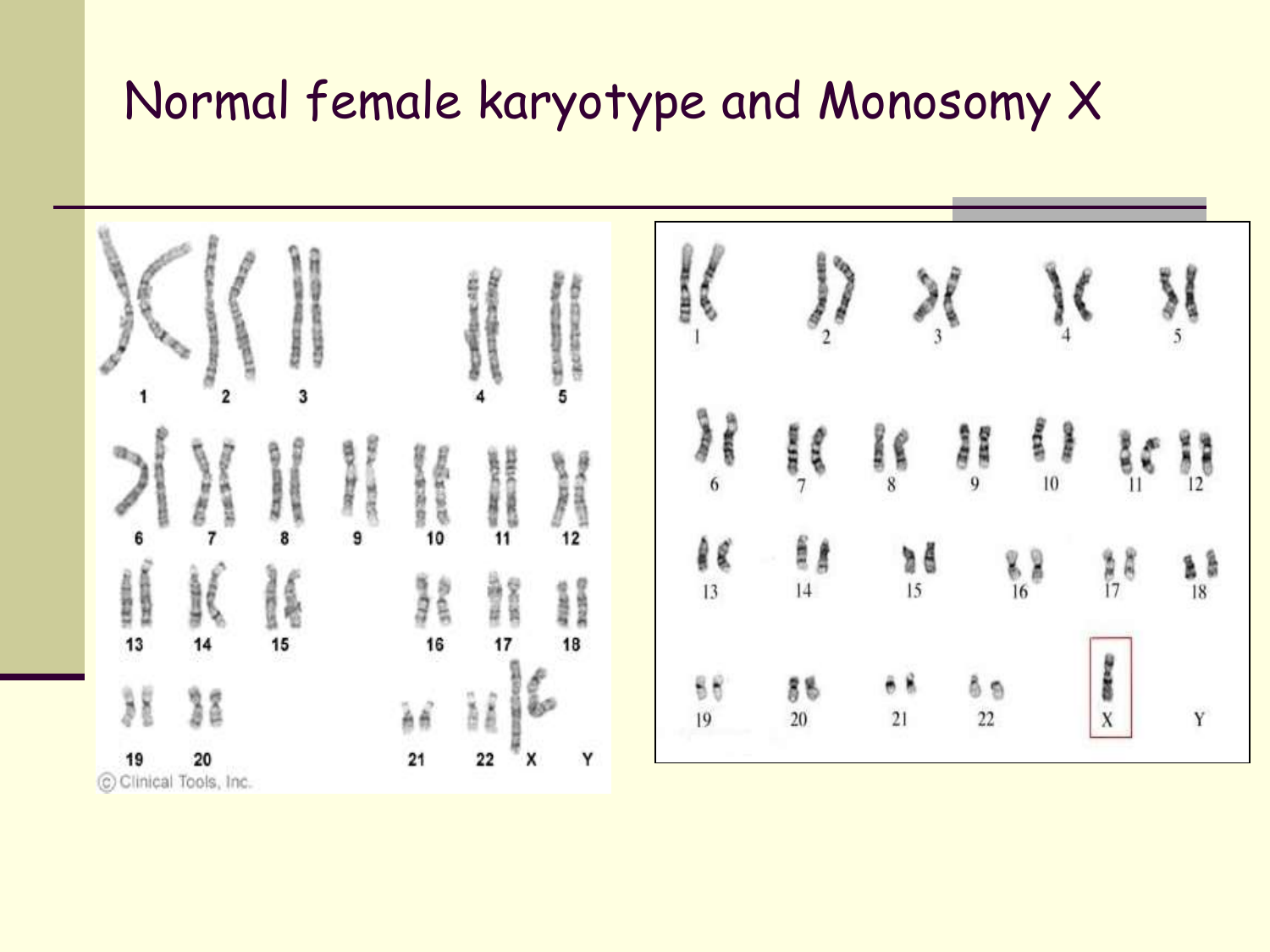## Turner syndrome features



lymphedema at birth **We low posterior hair-line**  increased carrying angles at the elbows **Short fourth metacarpals**  widely spaced nipples coarctation of the aorta present in 15% of cases.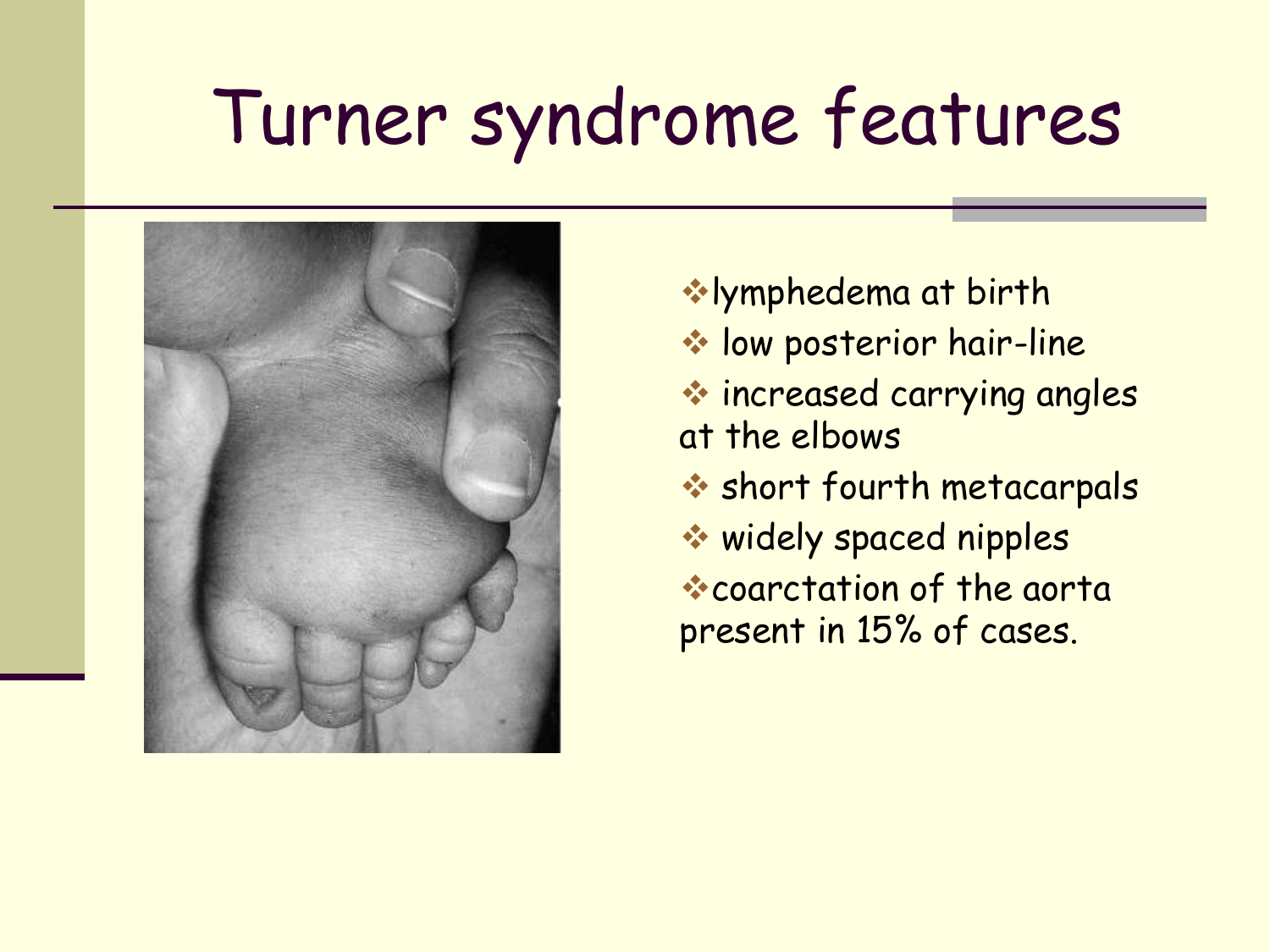Chromosome anomalies in Turner syndrome

**45,X = 50%**

**mosaics: 46,XX/45,X = 35%**

**Structural abnormalities ( deletion, isochromosome, ring X)**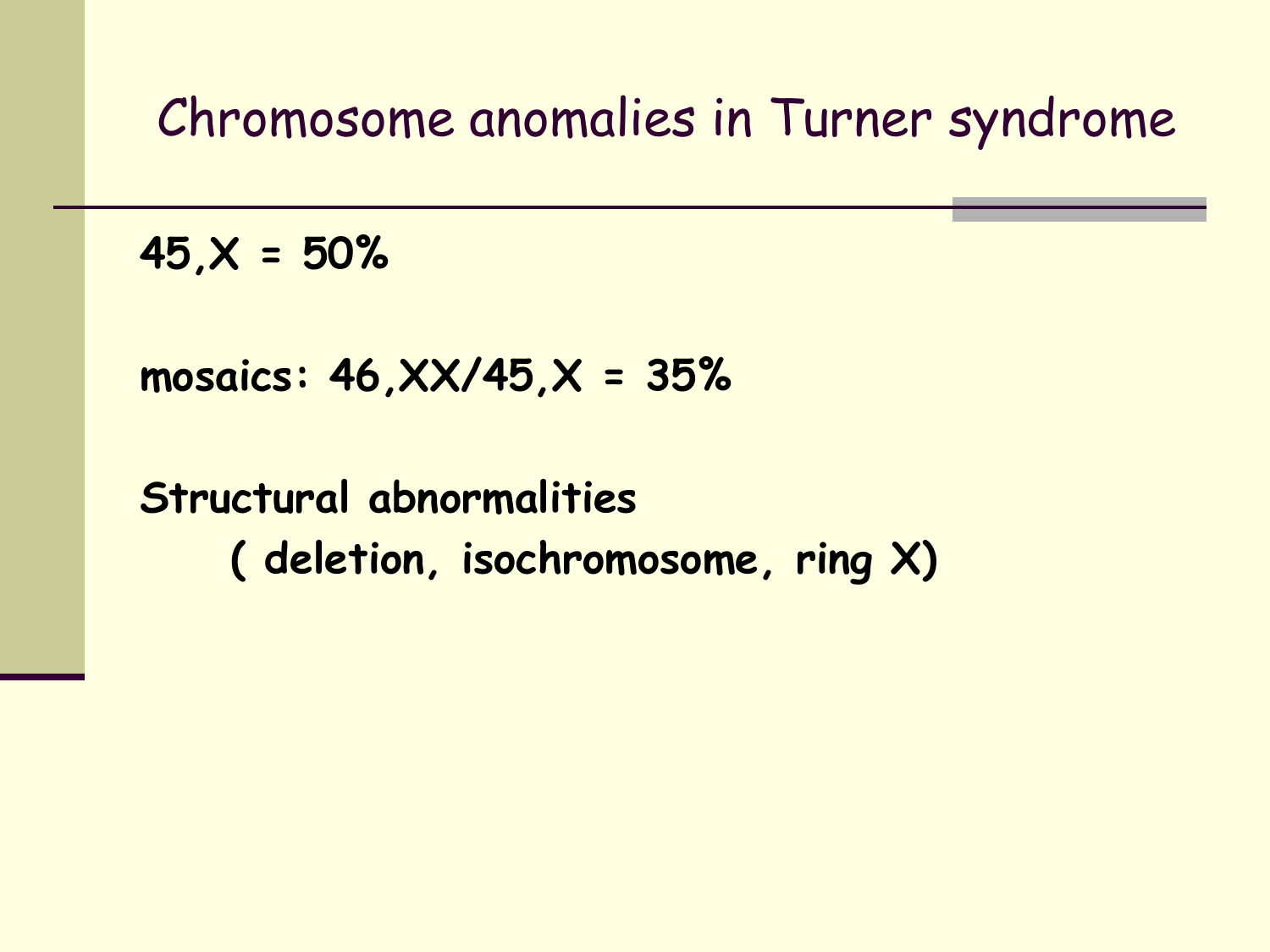Turner syndrome is being detected early in pregnancy as a result of routine detailed ultrasound scanning, which can reveal either generalized edema (hydrops) or swelling localized to the neck (nuchal cyst or thickened nuchal pad) .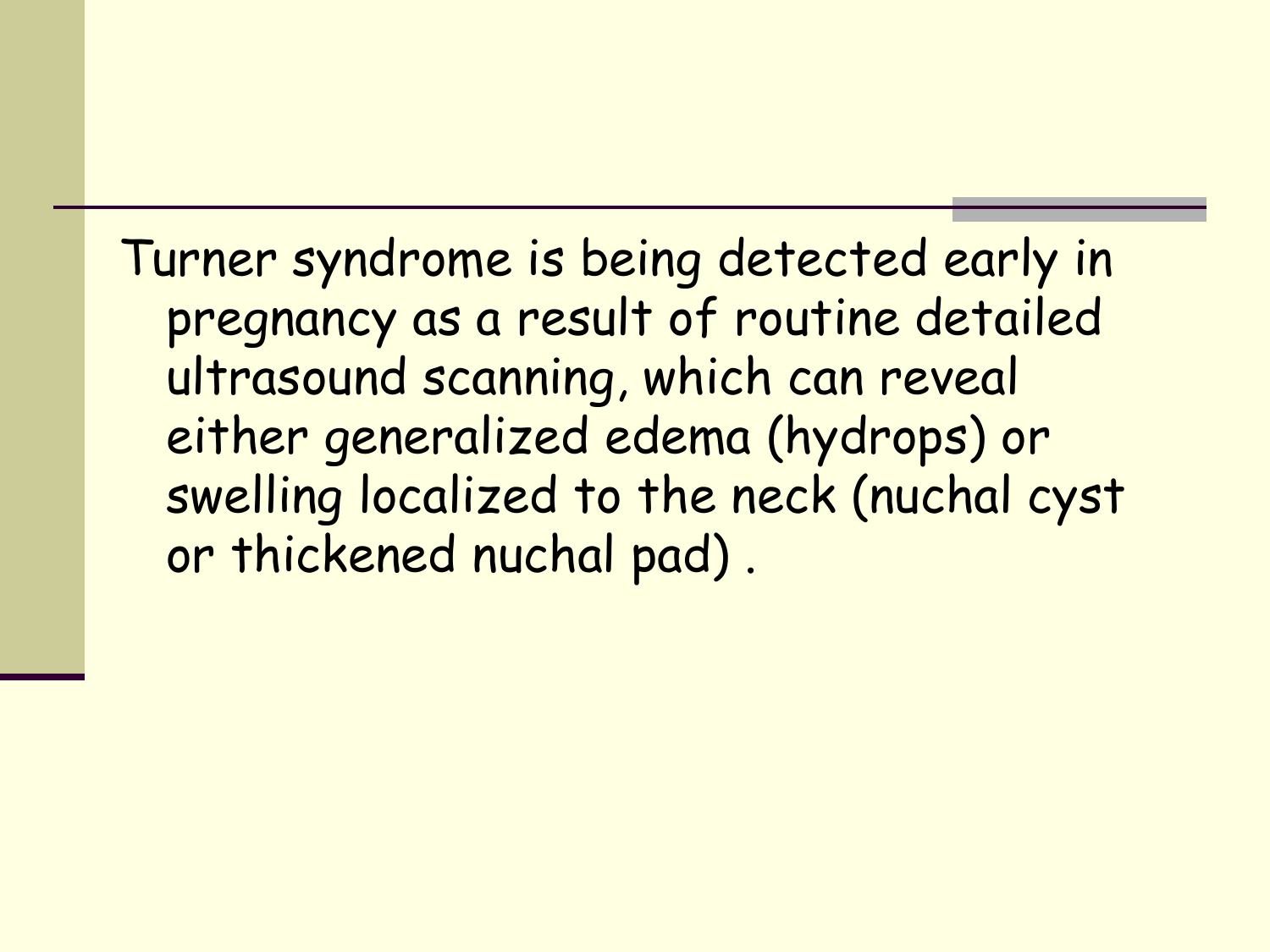### Klinefelter syndrome: 47,XXY

### $\triangleright$  Infertility

- Hypogonadism
- Diminished secondary sexual characters
- Clumsiness or mild learning difficulties. The overall verbal IQ is reduced by 10-20 points below that of unaffected siblings and controls
- ▶ 30% of adult males will show gynecomastia (enlargement of the breasts)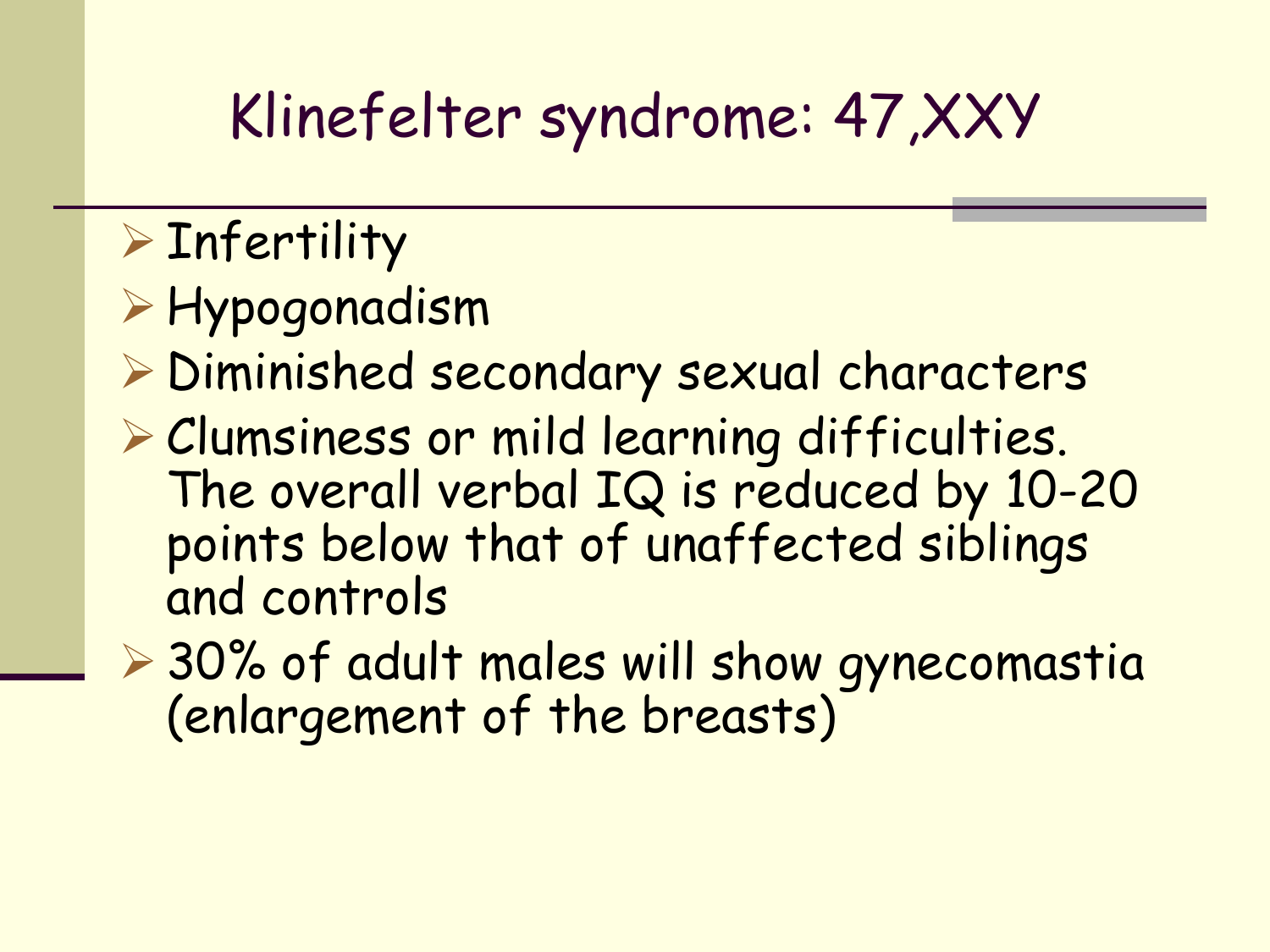Chromosome abnormalities in Klinefelter syndrome

47,XXY 48,XXXY, 48,XXYY 49,XXXXY 46,XY/47,XXY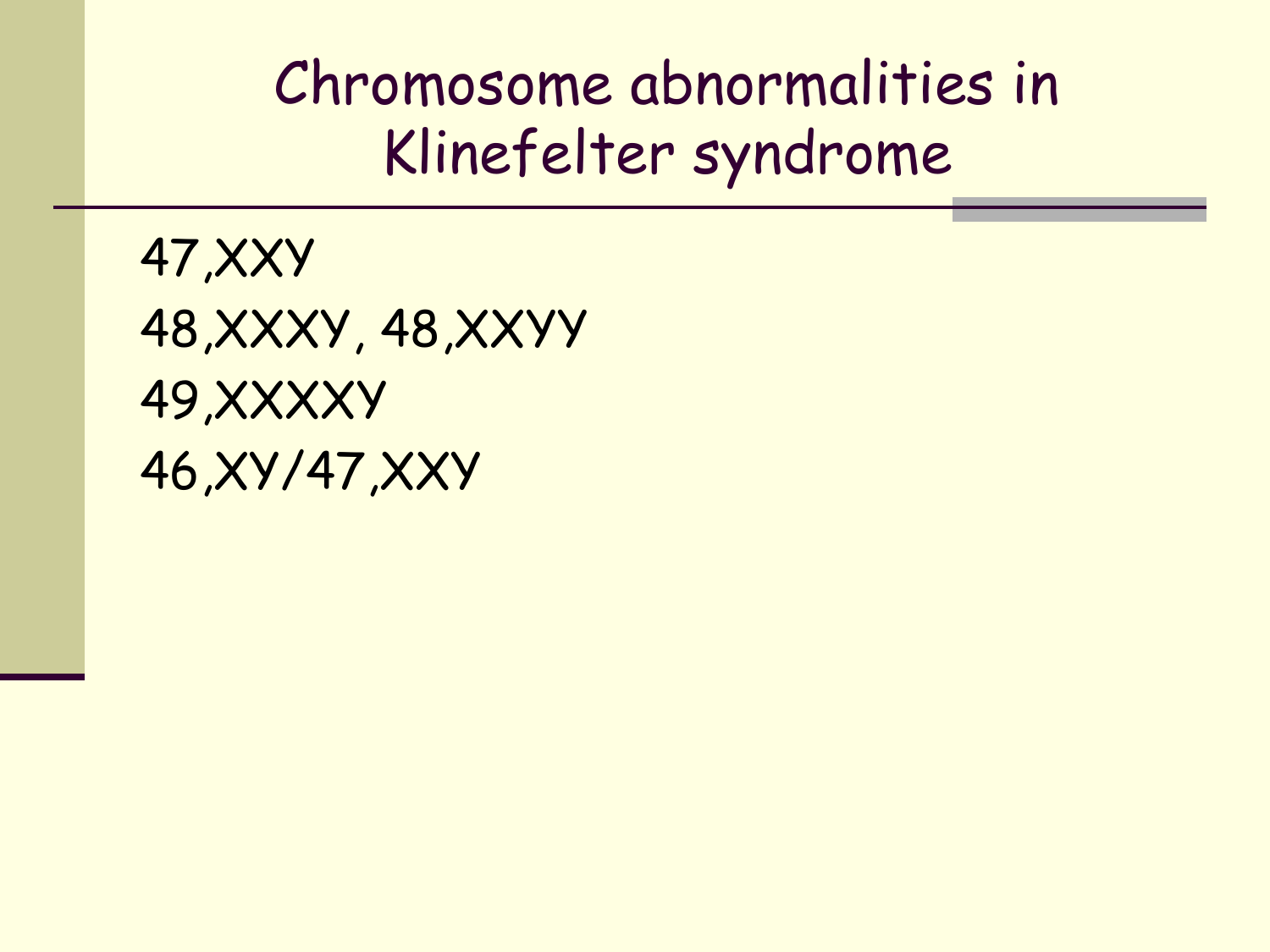## XYY male

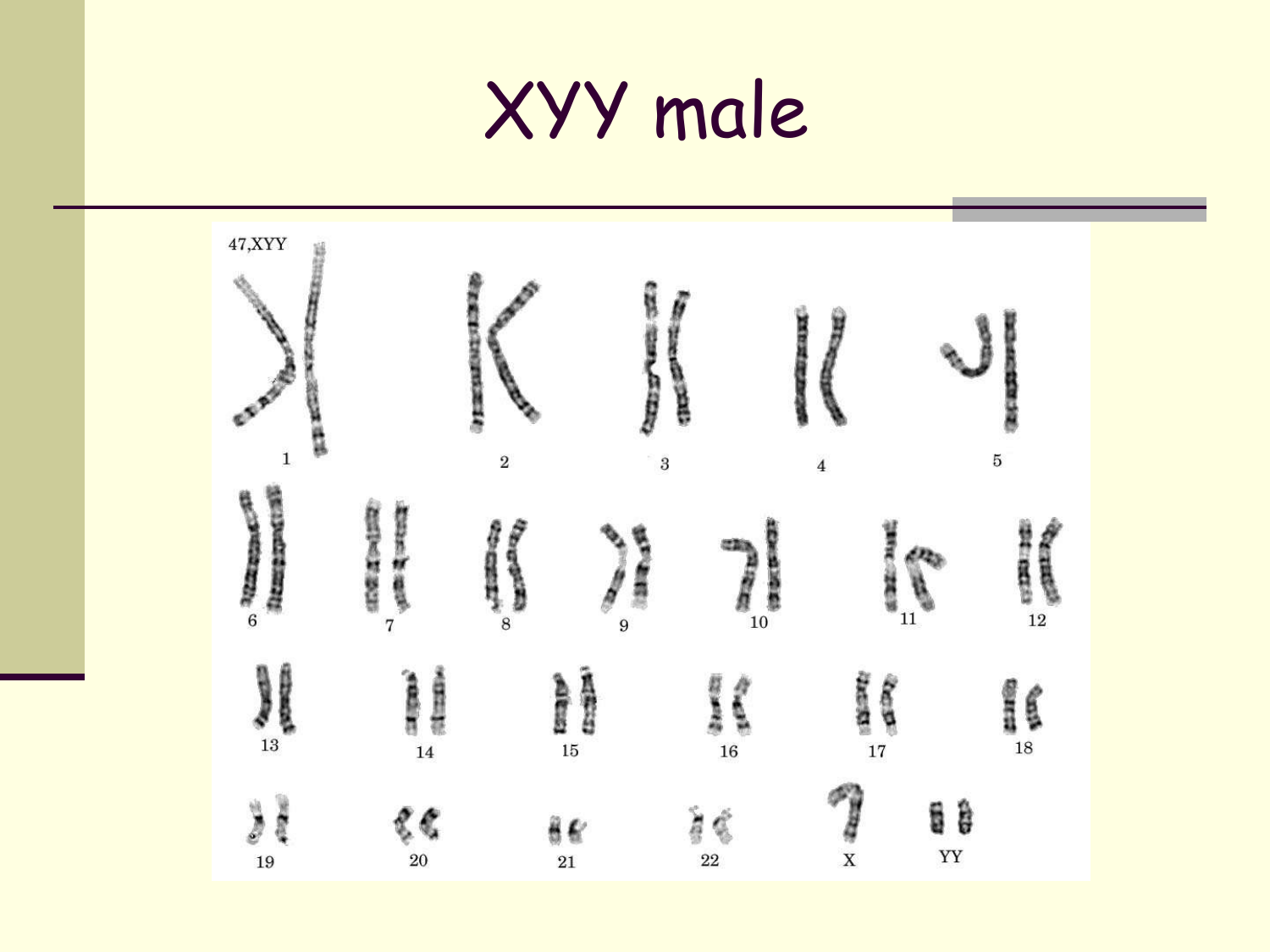## XYY MALES

Fertility is normal.

- Physical appearance is normal and stature is usually above average.
- Intelligence is mildly impaired, with an overall IQ score of 10-20 points below a control sample.
- The additional Y chromosome must arise as a result of non-disjunction in paternal meiosis II or as a post-zygotic event.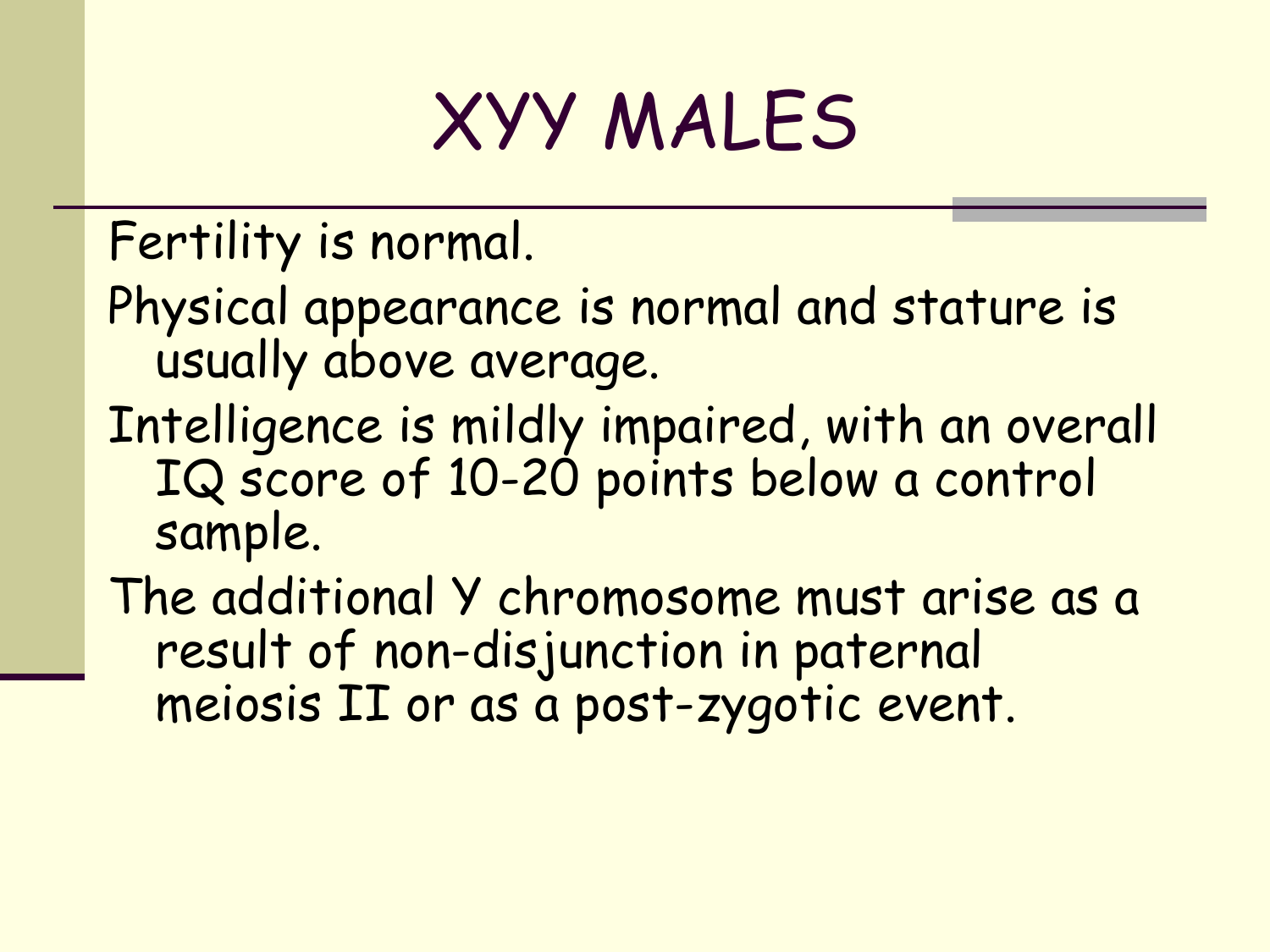### XXX females

These women usually have no physical abnormalities but can show a mild reduction of between 10 and 20 points in intellectual skills below their siblings. This is rarely of sufficient severity to require special education.

Women with a 47,XXX karyotype usually show normal fertility and have children with normal karyotypes.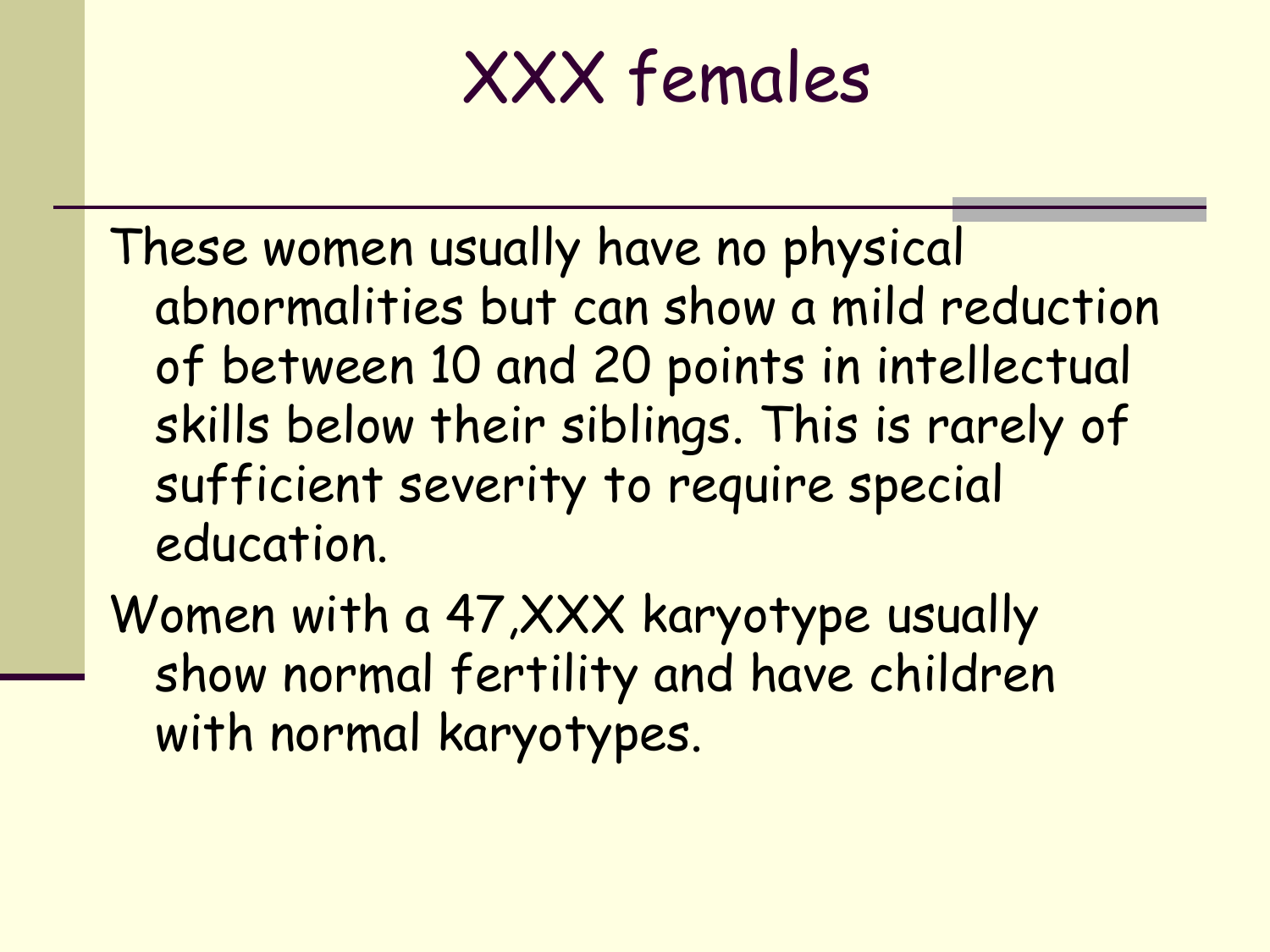#### Chromosome microdeletion syndromes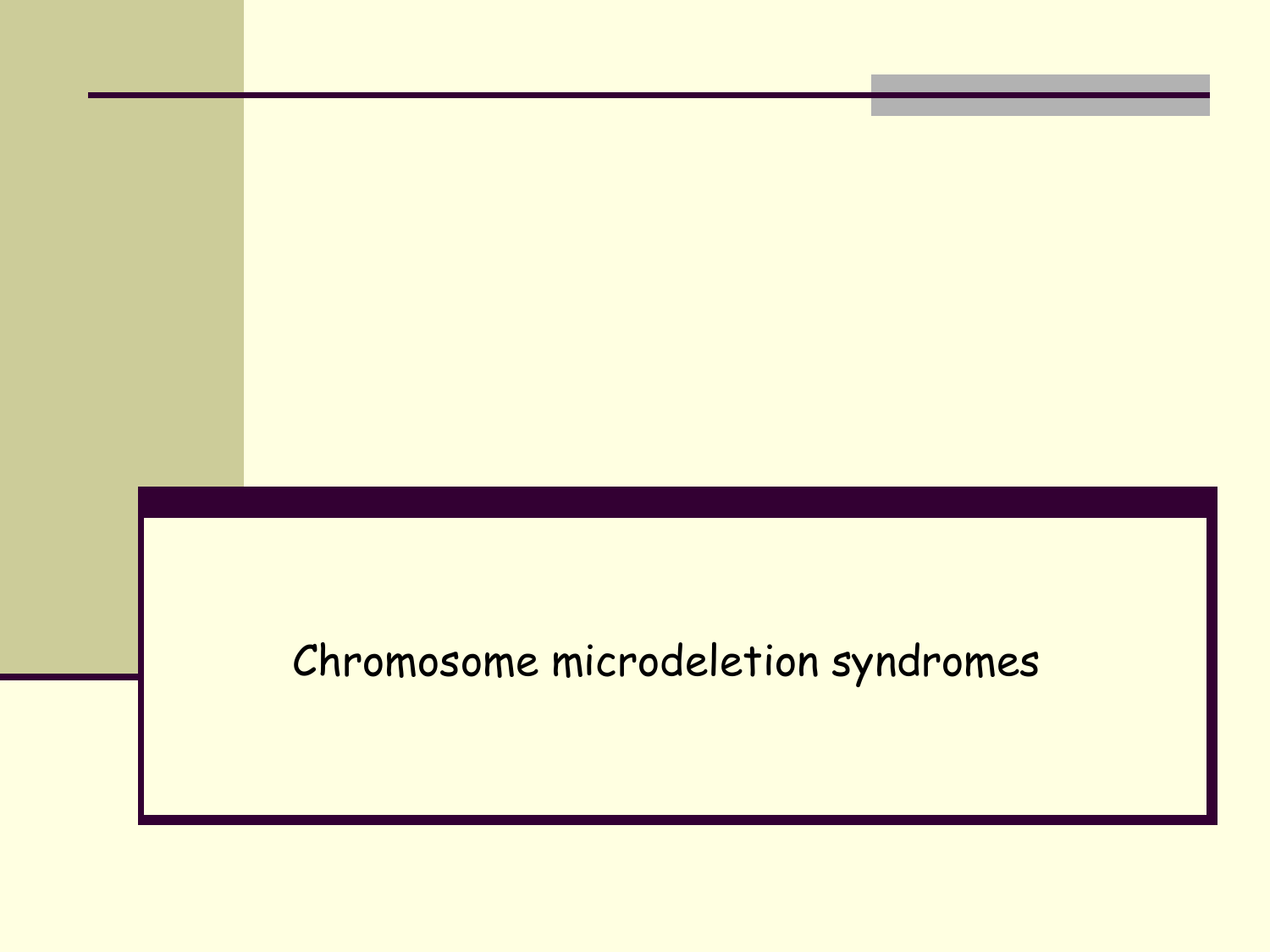### Prader-Willi syndrome

- **Hypotonia**
- **Poor sucking and feeding in neonates**
- **Fair skin and hair**
- **Downturned mouth corners**
- **Hyperthermia**
- **Gestational history of diminished fetal movements**
- **Hyperphagia and obesity**
- **Short stature**
- **Small hands and feet**
- **Mental subnormality**
- **Narrow bifrontal diameter**
- **Hypogonadotropic hypogonadism**
- Caused by microdeletion of paternal 15q11.2-12 (75%)

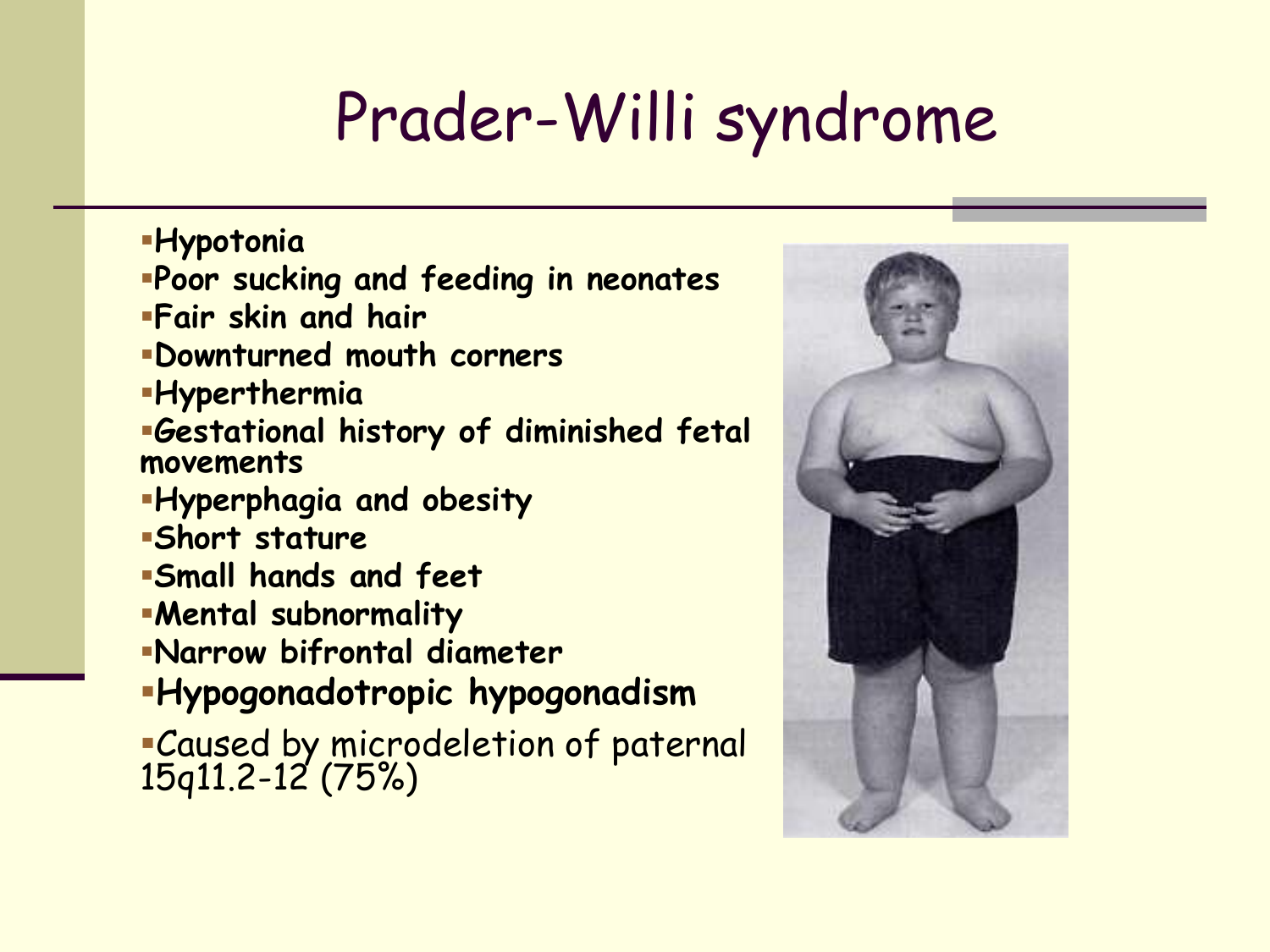## Diagnosis of microdeletion syndromes

- FISH techniques using specific probes
- Array comparative genomic hybridisation (array CGH)
- Microdeletions cannot be detected in the banded karyotype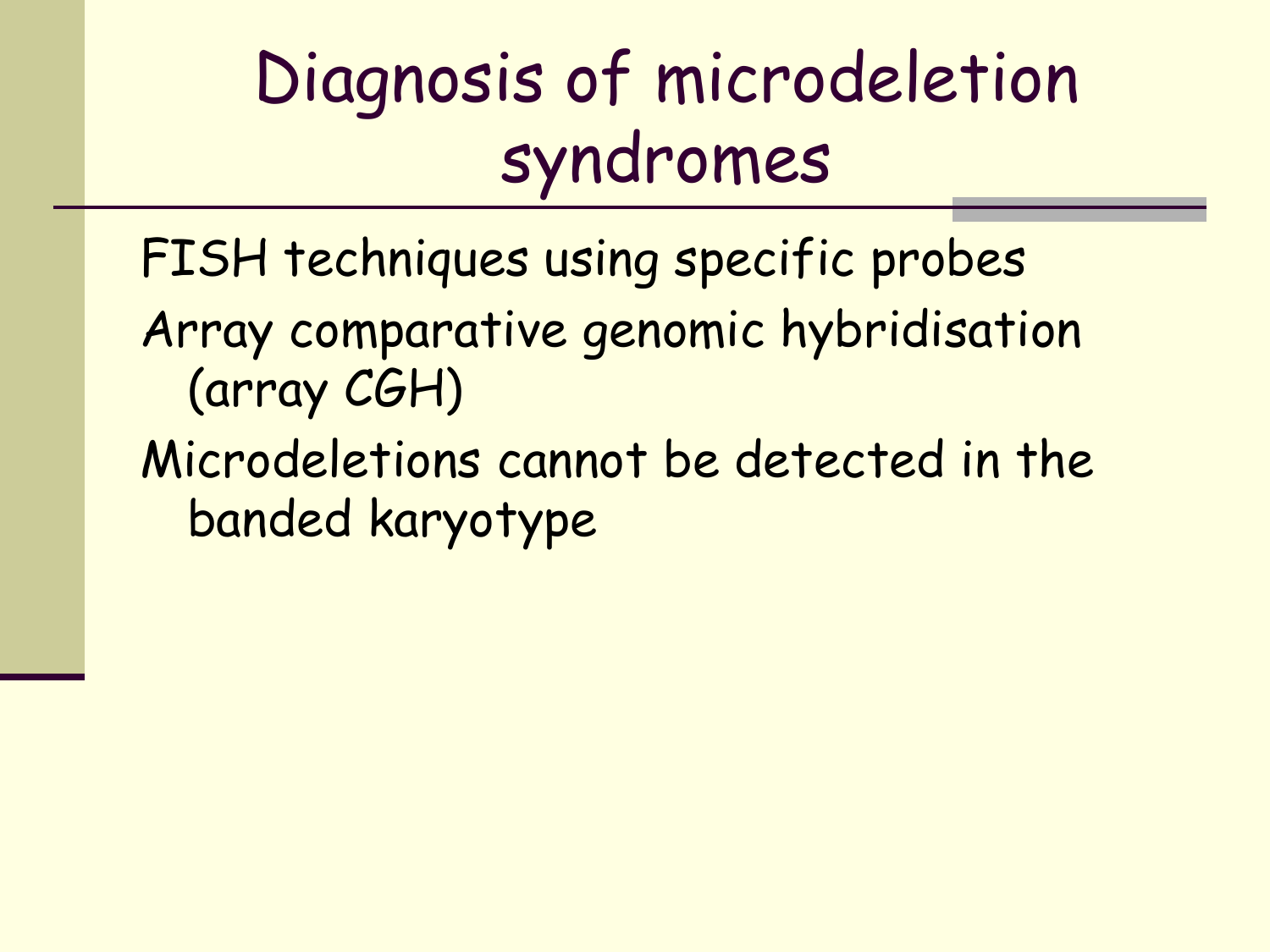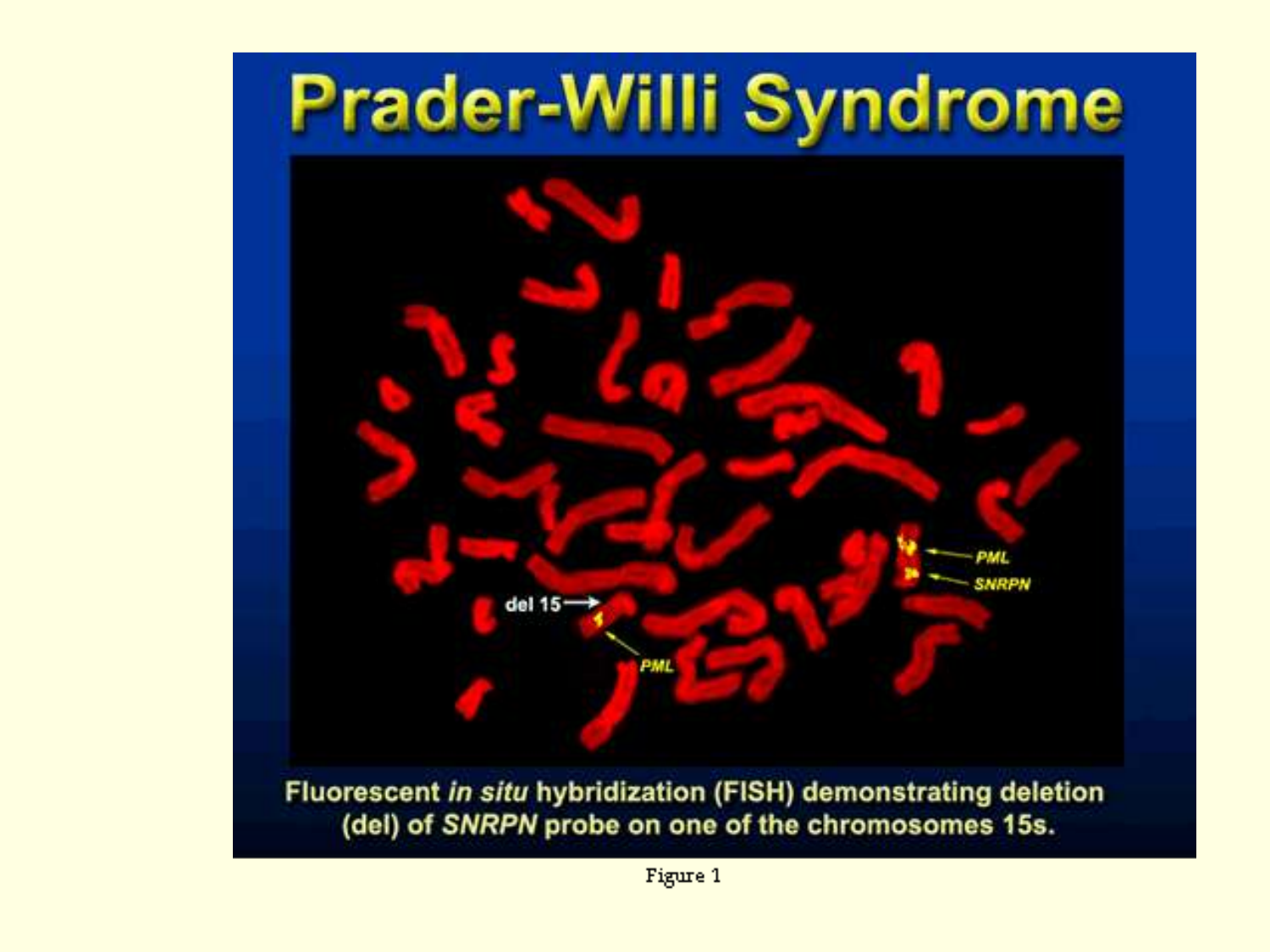#### Indications for chromosome analysis in lymphocytes

- o Multiple congenital abnormalities
- o Unexplained mental retardation
- o Sexual ambiguity or abnormality in sexual development
- o Infertility
- o Recurrent miscarriage
- o Unexplained stillbirth
- o Unexplained short stature in female children
- o Malignancy and chromosome breakage syndromes